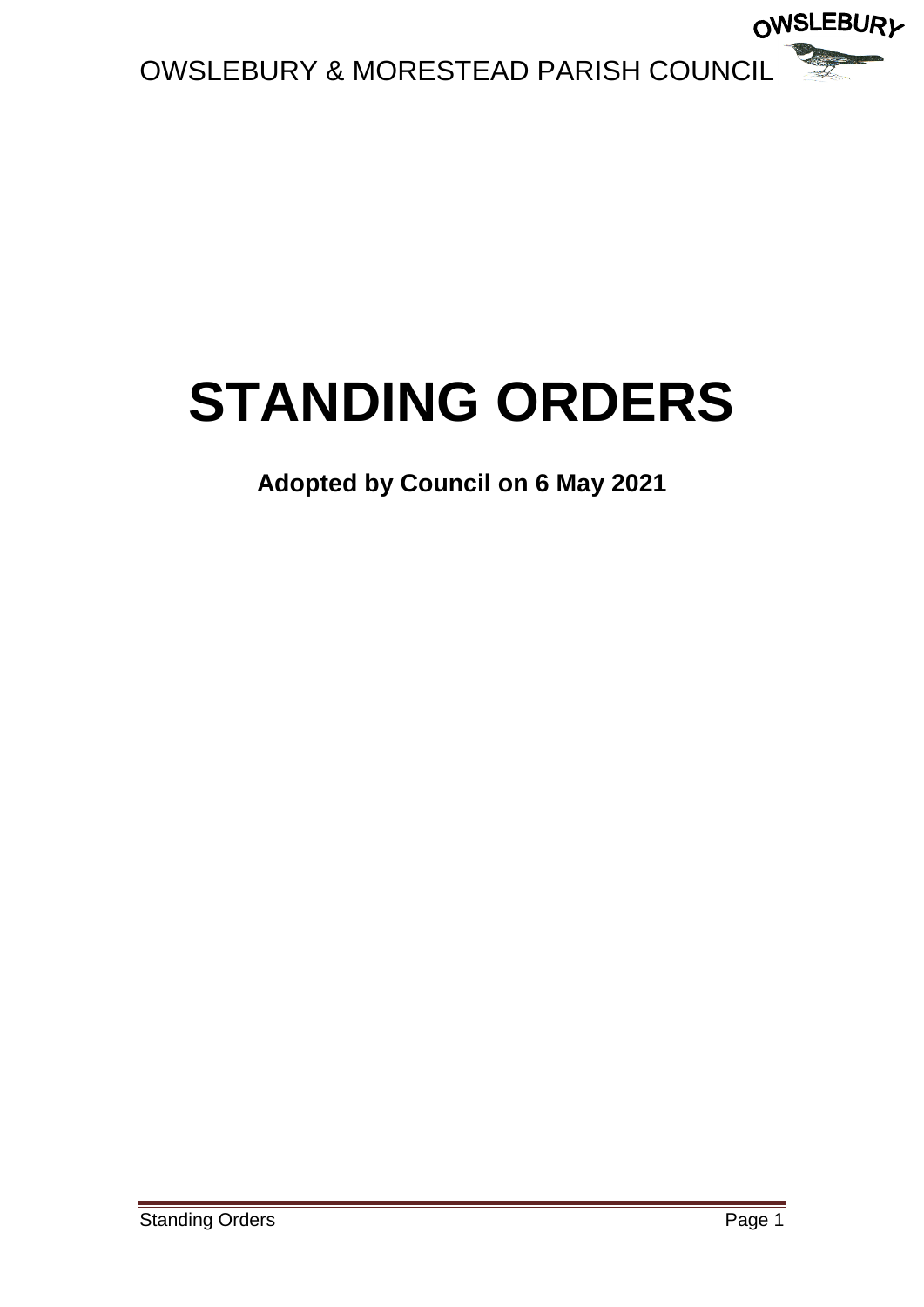### **Contents**

| 1. |                                                            |  |
|----|------------------------------------------------------------|--|
| 2. |                                                            |  |
| 3. |                                                            |  |
| 4. |                                                            |  |
| 5. |                                                            |  |
| 6. | <b>EXTRAORDINARY MEETINGS OF THE COUNCIL,</b>              |  |
| 7. |                                                            |  |
| 8. |                                                            |  |
| 9. | <b>MOTIONS FOR A MEETING THAT REQUIRE WRITTEN NOTICE</b>   |  |
|    | 10. MOTIONS AT A MEETING THAT DO NOT REQUIRE WRITTEN       |  |
|    |                                                            |  |
|    |                                                            |  |
|    |                                                            |  |
|    |                                                            |  |
|    |                                                            |  |
|    |                                                            |  |
|    | 17. ACCOUNTS AND ACCOUNTING STATEMENTS 18                  |  |
|    | 18. FINANCIAL CONTROLS AND PROCUREMENT  19                 |  |
|    |                                                            |  |
|    |                                                            |  |
|    | 21. RESPONSIBILITIES UNDER DATA PROTECTION LEGISLATION  22 |  |
|    |                                                            |  |
|    |                                                            |  |
|    | 24. COMMUNICATING WITH DISTRICT AND COUNTY OR UNITARY      |  |
|    |                                                            |  |
|    |                                                            |  |

OWSLEBURY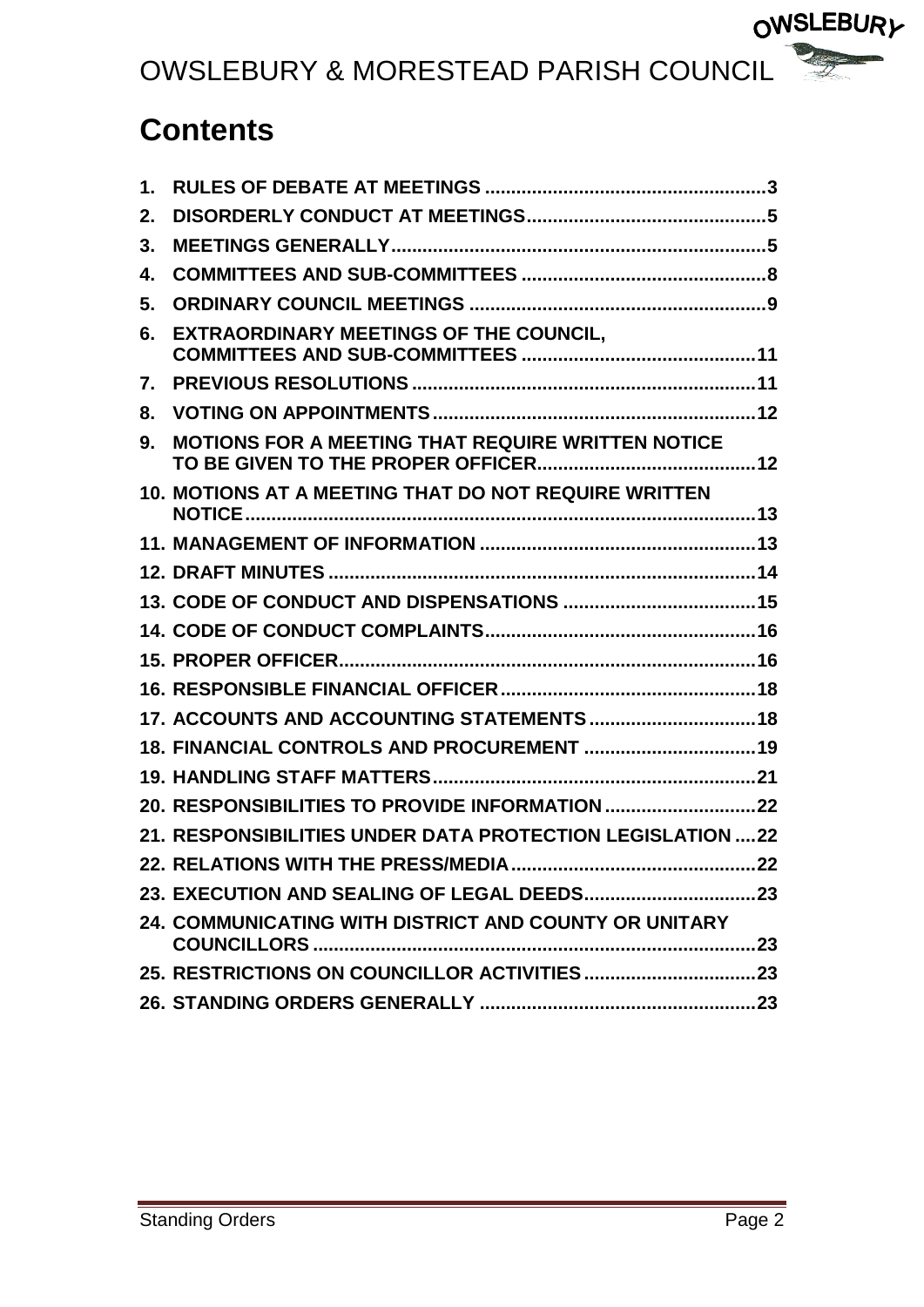#### <span id="page-2-0"></span>1. **RULES OF DEBATE AT MEETINGS**

- a Motions on the agenda shall be considered in the order that they appear unless the order is changed at the discretion of the chairman of the meeting.
- b A motion (including an amendment) shall not be progressed unless it has been moved and seconded.
- c A motion on the agenda that is not moved by its proposer may be treated by the chairman of the meeting as withdrawn.
- d If a motion (including an amendment) has been seconded, it may be withdrawn by the proposer only with the consent of the seconder and the meeting.
- e An amendment is a proposal to remove or add words to a motion. It shall not negate the motion.
- f If an amendment to the original motion is carried, the original motion (as amended) becomes the substantive motion upon which further amendment(s) may be moved.
- g An amendment shall not be considered unless early verbal notice of it is given at the meeting and, if requested by the chairman of the meeting, is expressed in writing to the chairman.
- h A councillor may move an amendment to his own motion if agreed by the meeting. If a motion has already been seconded, the amendment shall be with the consent of the seconder and the meeting.
- i If there is more than one amendment to an original or substantive motion, the amendments shall be moved in the order directed by the chairman of the meeting.
- j Subject to standing order 1(k), only one amendment shall be moved and debated at a time, the order of which shall be directed by the chairman of the meeting.
- k One or more amendments may be discussed together if the chairman of the meeting considers this expedient but each amendment shall be voted upon separately.
- l A councillor may not move more than one amendment to an original or substantive motion.
- m The mover of an amendment has no right of reply at the end of debate on it.
- n Where a series of amendments to an original motion are carried, the mover of the original motion shall have a right of reply either at the end of debate on the first amendment or at the very end of debate on the final substantive motion immediately before it is put to the vote.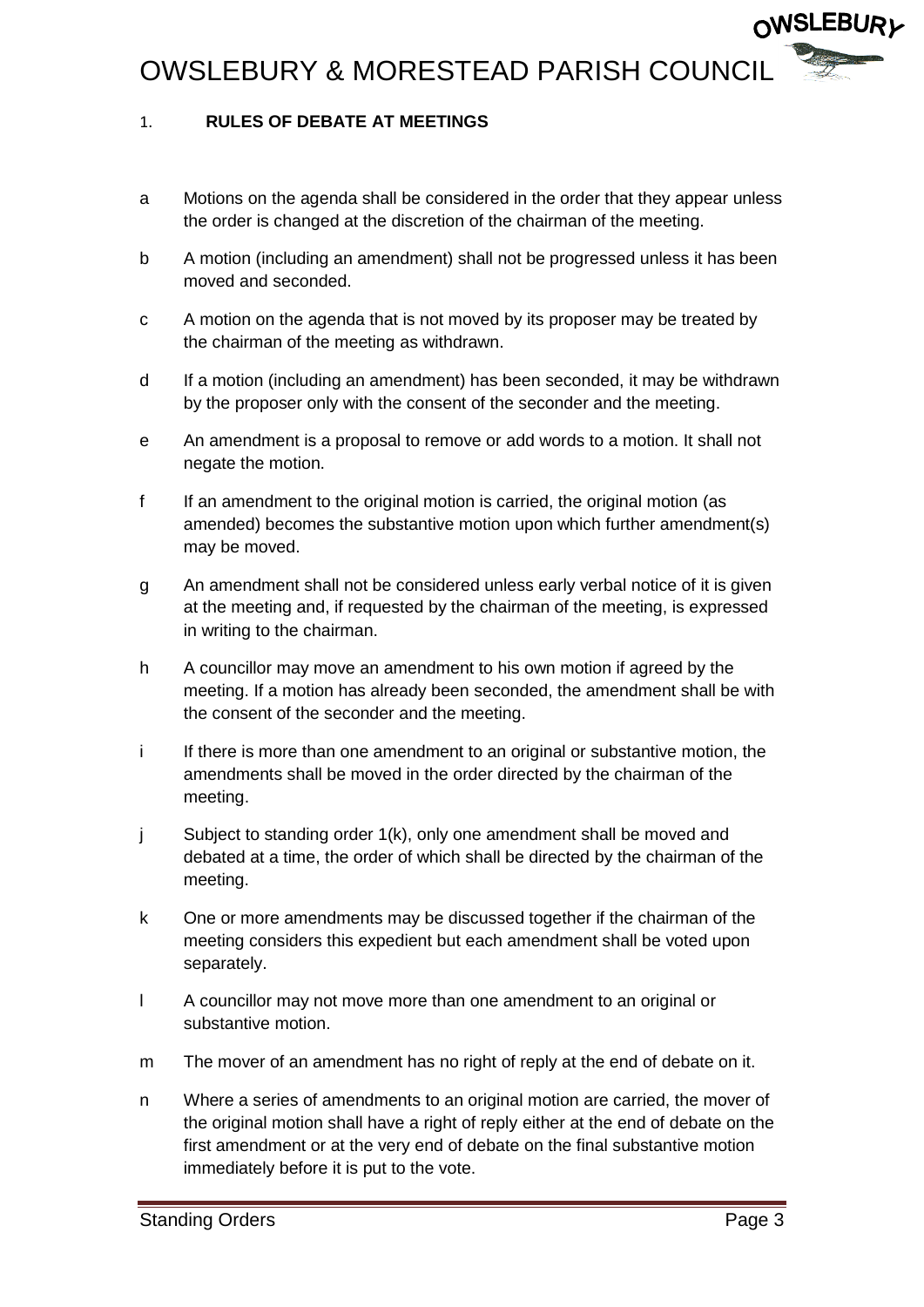- o Unless permitted by the chairman of the meeting, a councillor may speak once in the debate on a motion except:
	- i. to speak on an amendment moved by another councillor;
	- ii. to move or speak on another amendment if the motion has been amended since he last spoke;
	- iii. to make a point of order;
	- iv. to give a personal explanation; or
	- v. to exercise a right of reply.
- p During the debate on a motion, a councillor may interrupt only on a point of order or a personal explanation and the councillor who was interrupted shall stop speaking. A councillor raising a point of order shall identify the standing order which he considers has been breached or specify the other irregularity in the proceedings of the meeting he is concerned by.
- q A point of order shall be decided by the chairman of the meeting and his decision shall be final.
- r When a motion is under debate, no other motion shall be moved except:
	- i. to amend the motion;
	- ii. to proceed to the next business;
	- iii. to adjourn the debate;
	- iv. to put the motion to a vote;
	- v. to ask a person to be no longer heard or to leave the meeting;
	- vi. to refer a motion to a committee or sub-committee for consideration;
	- vii. to exclude the public and press;
	- viii. to adjourn the meeting; or
	- ix. to suspend particular standing order(s) excepting those which reflect mandatory statutory or legal requirements.
- s Before an original or substantive motion is put to the vote, the chairman of the meeting shall be satisfied that the motion has been sufficiently debated and that the mover of the motion under debate has exercised or waived his right of reply.
- t Excluding motions moved under standing order 1(r), the contributions or speeches by a councillor shall relate only to the motion under discussion and shall not exceed 5 minutes without the consent of the chairman of the meeting.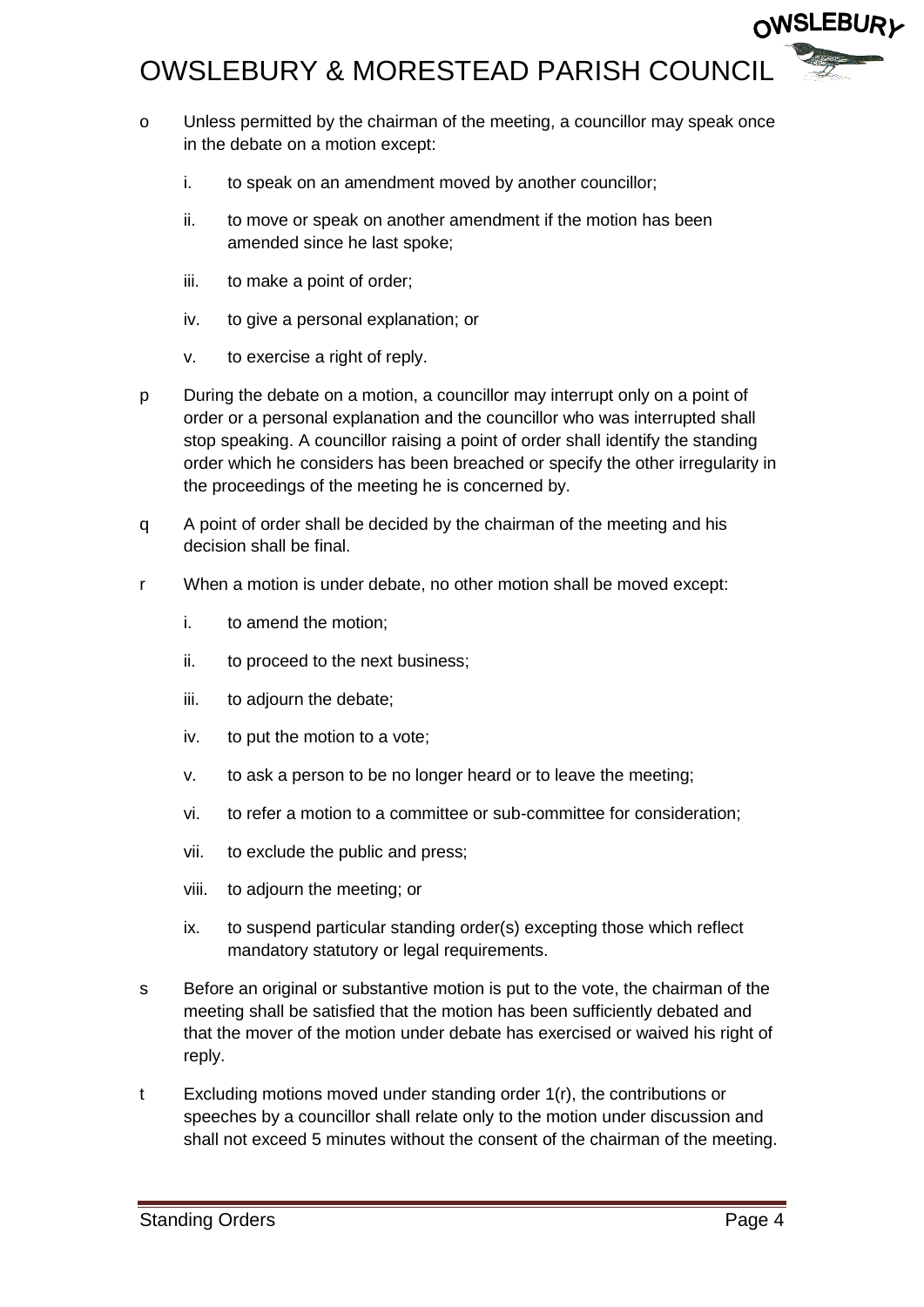#### <span id="page-4-0"></span>2. **DISORDERLY CONDUCT AT MEETINGS**

- a No person shall obstruct the transaction of business at a meeting or behave offensively or improperly. If this standing order is ignored, the chairman of the meeting shall request such person(s) to moderate or improve their conduct.
- b If person(s) disregard the request of the chairman of the meeting to moderate or improve their conduct, any councillor or the chairman of the meeting may move that the person be no longer heard or be excluded from the meeting. The motion, if seconded, shall be put to the vote without discussion.
- c If a resolution made under standing order 2(b) is ignored, the chairman of the meeting may take further reasonable steps to restore order or to progress the meeting. This may include temporarily suspending or closing the meeting.

#### <span id="page-4-1"></span>3. **MEETINGS GENERALLY**

Full Council meetings Committee meetings Sub-committee meetings

- a **Meetings shall not take place in premises which at the time of the meeting are used for the supply of alcohol, unless no other premises are available free of charge or at a reasonable cost.**
- b **The minimum three clear days for notice of a meeting does not include the day on which notice was issued, the day of the meeting, a Sunday, a day of the Christmas break, a day of the Easter break or of a bank holiday or a day appointed for public thanksgiving or mourning.**
- c **The minimum three clear days' public notice for a meeting does not include the day on which the notice was issued or the day of the meeting unless the meeting is convened at shorter notice**
- ● d **Meetings shall be open to the public unless their presence is prejudicial to the public interest by reason of the confidential nature of the business to be transacted or for other special reasons. The public's exclusion from part or all of a meeting shall be by a resolution which shall give reasons for the public's exclusion.**
	- e Members of the public may make representations, answer questions and give evidence at a meeting which they are entitled to attend in respect of the business on the agenda.
	- f The period of time designated for public participation at a meeting in accordance with standing order 3(e) shall not exceed 15 minutes unless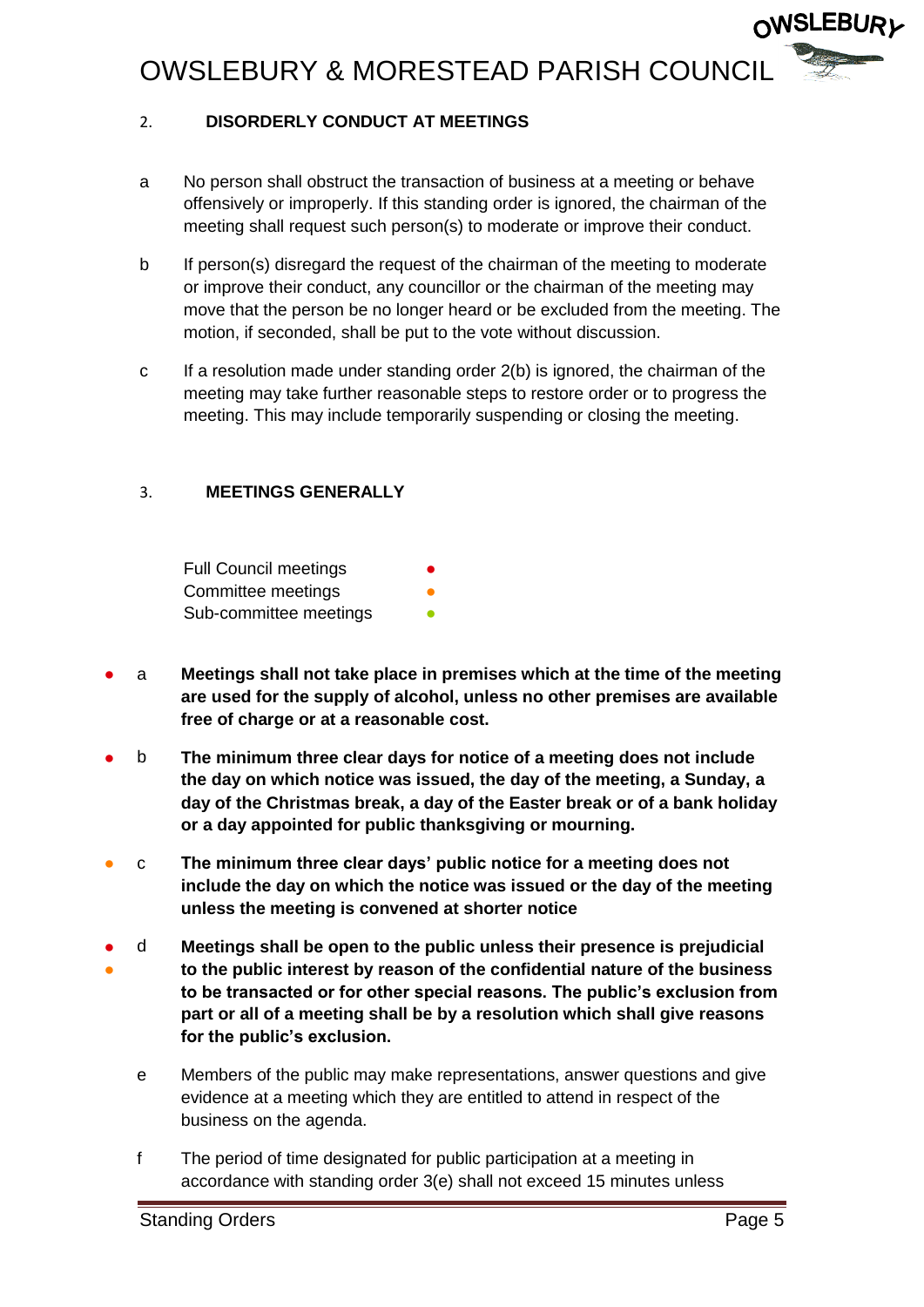directed by the chairman of the meeting.

- g Subject to standing order 3(f), a member of the public shall not speak for more than 5 minutes.
- h In accordance with standing order 3(e), a question shall not require a response at the meeting nor start a debate on the question. The chairman of the meeting may direct that a written or oral response be given.
- i A person shall raise his hand when requesting to speak and stand when speaking (except when a person has a disability or is likely to suffer discomfort).
- j A person who speaks at a meeting shall direct his comments to the chairman of the meeting.
- k Only one person is permitted to speak at a time. If more than one person wants to speak, the chairman of the meeting shall direct the order of speaking.
- l **Subject to standing order 3(m), a person who attends a meeting is**
- **permitted to report on the meeting whilst the meeting is open to the public. To "report" means to film, photograph, make an audio recording of meeting proceedings, use any other means for enabling persons not present to see or hear the meeting as it takes place or later or to report or to provide oral or written commentary about the meeting so that the report or commentary is available as the meeting takes place or later to persons not present.**
- ● m **A person present at a meeting may not provide an oral report or oral commentary about a meeting as it takes place without permission.**
- ● n **The press shall be provided with reasonable facilities for the taking of their report of all or part of a meeting at which they are entitled to be present.**
- o **Subject to standing orders which indicate otherwise, anything authorised or required to be done by, to or before the Chairman of the Council may in his absence be done by, to or before the Vice-Chairman of the Council.**
- p **The Chairman of the Council, if present, shall preside at a meeting. If the Chairman is absent from a meeting, the Vice-Chairman of the Council if present, shall preside. If both the Chairman and the Vice-Chairman are absent from a meeting, a councillor as chosen by the councillors present at the meeting shall preside at the meeting.**
- ● ● q **Subject to a meeting being quorate, all questions at a meeting shall be decided by a majority of the councillors and non-councillors with voting rights present and voting.**
- r **The chairman of a meeting may give an original vote on any matter put to**
- ● **the vote, and in the case of an equality of votes may exercise his casting vote whether or not he gave an original vote.**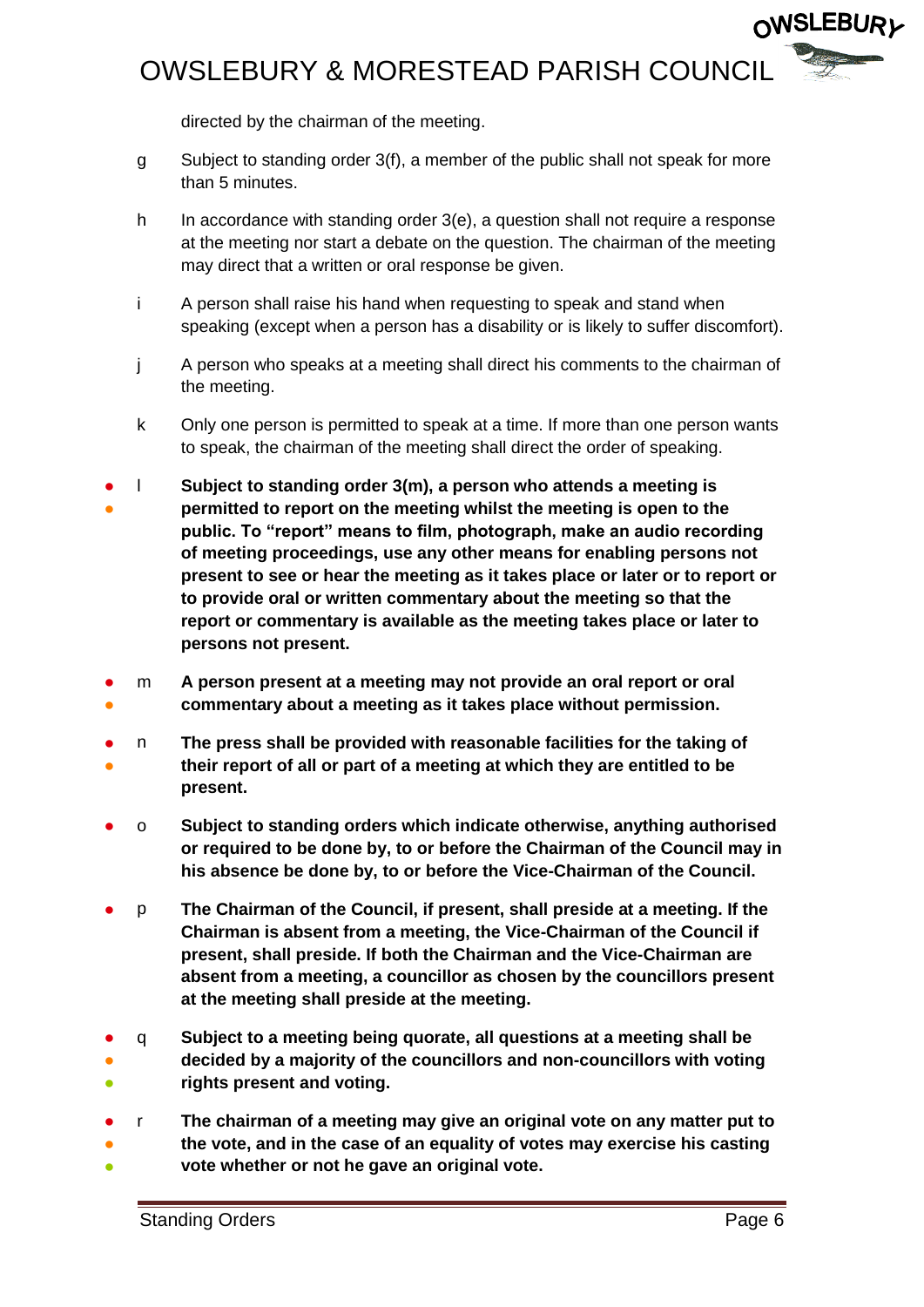### **OWSLEBURL** OWSLEBURY & MORESTEAD PARISH COUNCIL

*See standing orders 5(h) and (i) for the different rules that apply in the election of the Chairman of the Council at the annual meeting of the Council.*

- s **Unless standing orders provide otherwise, voting on a question shall be by a show of hands. At the request of a councillor, the voting on any question shall be recorded so as to show whether each councillor present and voting gave his vote for or against that question.** Such a request shall be made before moving on to the next item of business on the agenda.
	- t The minutes of a meeting shall include an accurate record of the following:
		- i. the time and place of the meeting;
		- ii. the names of councillors who are present and the names of councillors who are absent;
		- iii. interests that have been declared by councillors and non-councillors with voting rights;
		- iv. the grant of dispensations (if any) to councillors and non-councillors with voting rights:
		- v. whether a councillor or non-councillor with voting rights left the meeting when matters that they held interests in were being considered;
		- vi. if there was a public participation session; and
		- vii. the resolutions made.
- u **A councillor or a non-councillor with voting rights who has a disclosable**
- ● **pecuniary interest or another interest as set out in the Council's code of conduct in a matter being considered at a meeting is subject to statutory limitations or restrictions under the code on his right to participate and vote on that matter.**
- v **No business may be transacted at a meeting unless at least one-third of the whole number of members of the Council are present and in no case shall the quorum of a meeting be less than three.**

*See standing order 4d(viii) for the quorum of a committee or sub-committee meeting.*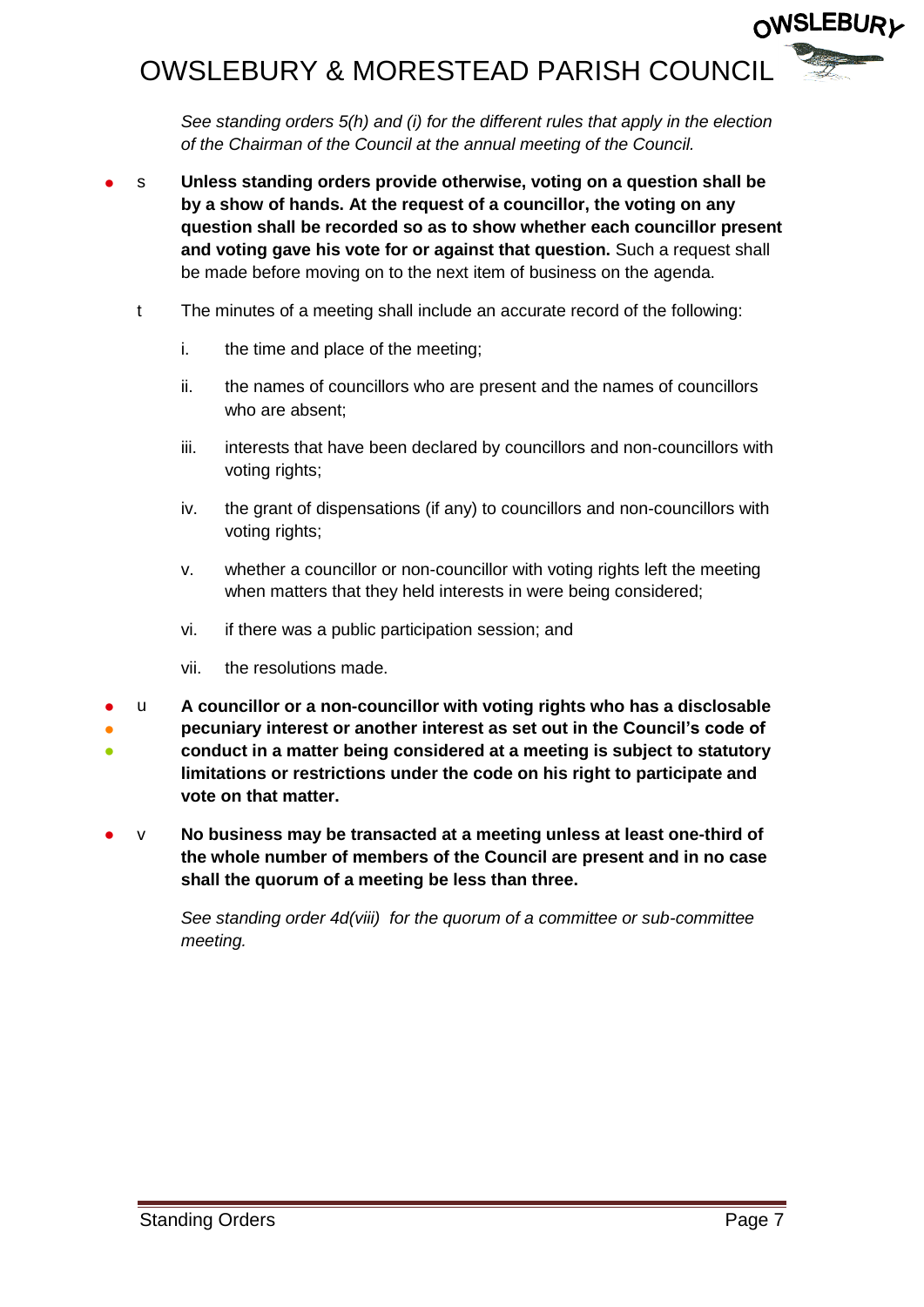- w **If a meeting is or becomes inquorate no business shall be transacted** and
- the meeting shall be closed. The business on the agenda for the meeting shall
- be adjourned to another meeting.
	- x A meeting shall not exceed a period of 3 hours.

#### <span id="page-7-0"></span>4. **COMMITTEES AND SUB-COMMITTEES**

- a **Unless the Council determines otherwise, a committee may appoint a sub-committee whose terms of reference and members shall be determined by the committee.**
- b **The members of a committee may include non-councillors unless it is a committee which regulates and controls the finances of the Council.**
- c **Unless the Council determines otherwise, all the members of an advisory committee and a sub-committee of the advisory committee may be noncouncillors.**
- d The Council may appoint standing committees or other committees as may be necessary, and:
	- i. shall determine their terms of reference;
	- ii. shall determine the number and time of the ordinary meetings of a standing committee up until the date of the next annual meeting of the Council;
	- iii. shall permit a committee, other than in respect of the ordinary meetings of a committee, to determine the number and time of its meetings;
	- iv. shall, subject to standing orders 4(b) and (c), appoint and determine the terms of office of members of such a committee;
	- v. may, subject to standing orders 4(b) and (c), appoint and determine the terms of office of the substitute members to a committee whose role is to replace the ordinary members at a meeting of a committee if the ordinary members of the committee confirm to the Proper Officer 7 days before the meeting that they are unable to attend;
	- vi. shall, after it has appointed the members of a standing committee, appoint the chairman of the standing committee;
	- vii. shall permit a committee other than a standing committee, to appoint its own chairman at the first meeting of the committee;
	- viii. shall determine the place, notice requirements and quorum for a meeting of a committee and a sub-committee which, in both cases, shall be no less than three;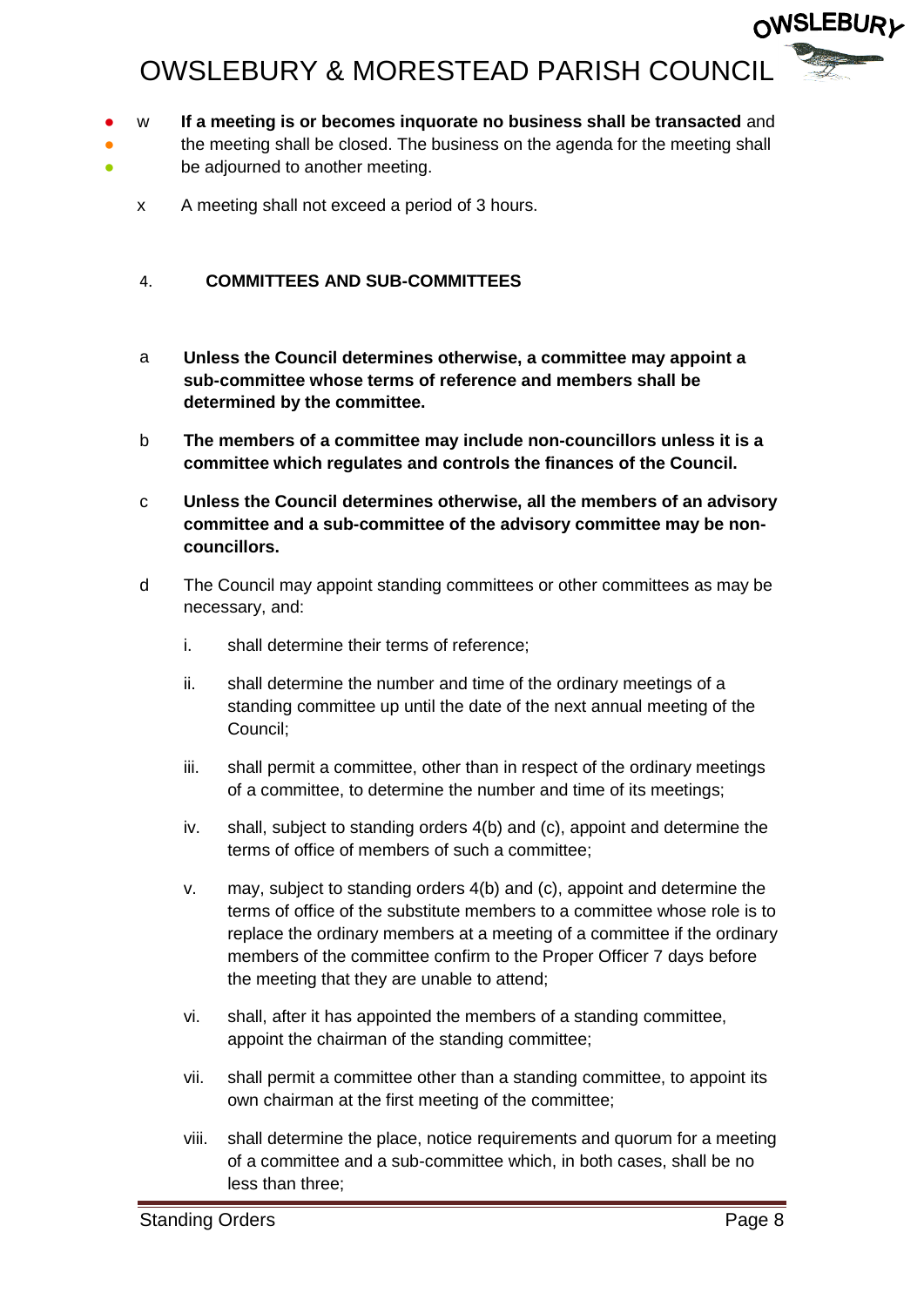- ix. shall determine if the public may participate at a meeting of a committee;
- x. shall determine if the public and press are permitted to attend the meetings of a sub-committee and also the advance public notice requirements, if any, required for the meetings of a sub-committee;
- xi. shall determine if the public may participate at a meeting of a subcommittee that they are permitted to attend; and
- xii. may dissolve a committee or a sub-committee.

#### <span id="page-8-0"></span>5. **ORDINARY COUNCIL MEETINGS**

- a **In an election year, the annual meeting of the Council shall be held on or within 14 days following the day on which the councillors elected take office.**
- b **In a year which is not an election year, the annual meeting of the Council shall be held on such day in May as the Council decides.**
- c **If no other time is fixed, the annual meeting of the Council shall take place at 6pm.**
- d **In addition to the annual meeting of the Council, at least three other ordinary meetings shall be held in each year on such dates and times as the Council decides.**
- e **The first business conducted at the annual meeting of the Council shall be the election of the Chairman and Vice-Chairman of the Council.**
- f **The Chairman of the Council, unless he has resigned or becomes disqualified, shall continue in office and preside at the annual meeting until his successor is elected at the next annual meeting of the Council.**
- g **The Vice-Chairman of the Council, unless he resigns or becomes disqualified, shall hold office until immediately after the election of the Chairman of the Council at the next annual meeting of the Council.**
- h **In an election year, if the current Chairman of the Council has not been re-elected as a member of the Council, he shall preside at the annual meeting until a successor Chairman of the Council has been elected. The current Chairman of the Council shall not have an original vote in respect of the election of the new Chairman of the Council but shall give a casting vote in the case of an equality of votes.**
- i **In an election year, if the current Chairman of the Council has been reelected as a member of the Council, he shall preside at the annual meeting until a new Chairman of the Council has been elected. He may exercise an original vote in respect of the election of the new Chairman of**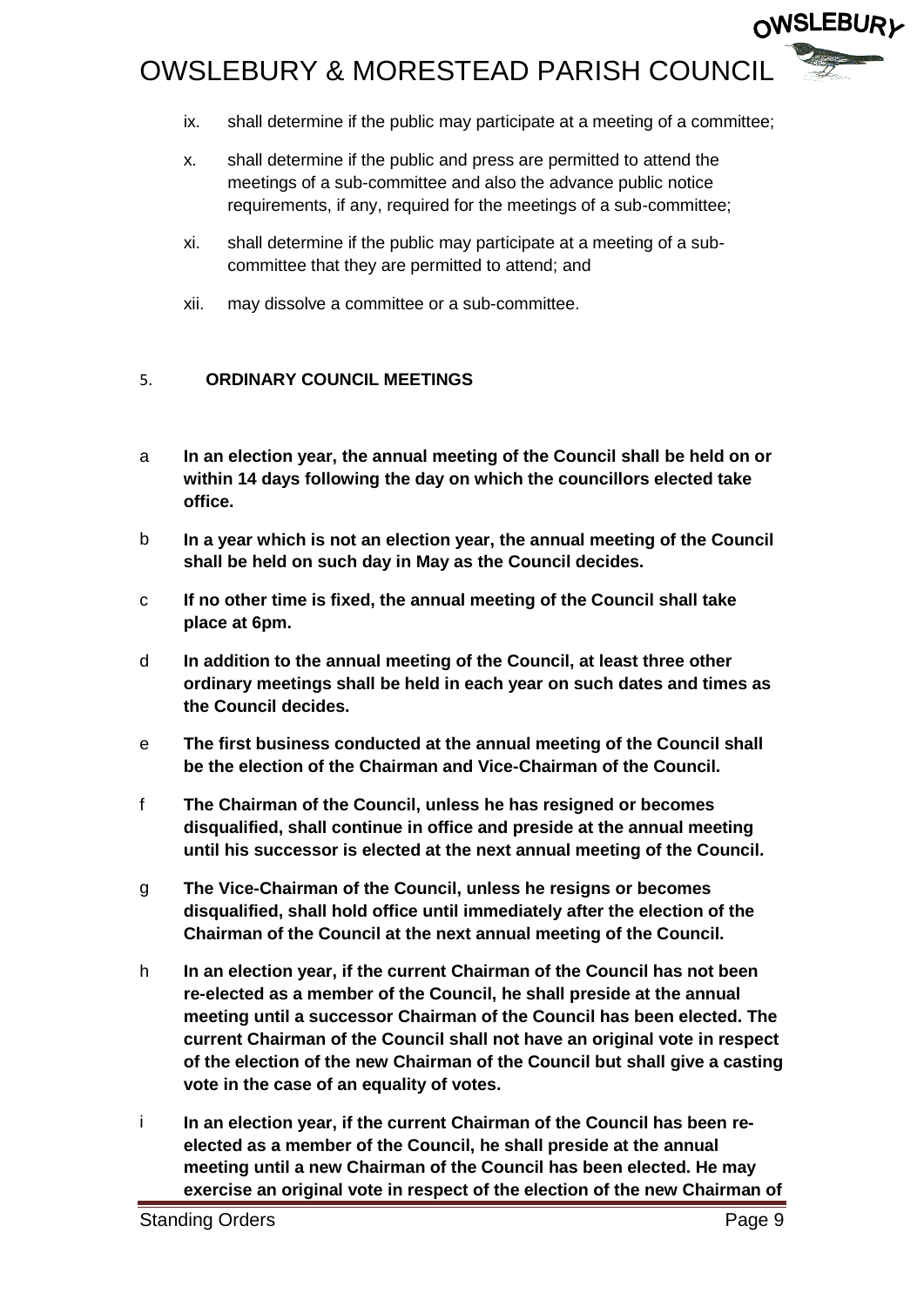**the Council and shall give a casting vote in the case of an equality of votes.**

- j Following the election of the Chairman of the Council and Vice-Chairman of the Council at the annual meeting, the business shall include:
	- i. **In an election year, delivery by the Chairman of the Council and councillors of their acceptance of office forms unless the Council resolves for this to be done at a later date. In a year which is not an election year, delivery by the Chairman of the Council of his acceptance of office form unless the Council resolves for this to be done at a later date;**
	- ii. Confirmation of the accuracy of the minutes of the last meeting of the Council;
	- iii. Receipt of the minutes of the last meeting of a committee;
	- iv. Consideration of the recommendations made by a committee;
	- v. Review of delegation arrangements to committees, sub-committees, staff and other local authorities;
	- vi. Review of the terms of reference for committees;
	- vii. Appointment of members to existing committees;
	- viii. Appointment of any new committees in accordance with standing order 4;
	- ix. Review and adoption of appropriate standing orders and financial regulations;
	- x. Review of arrangements (including legal agreements) with other local authorities, not-for-profit bodies and businesses.
	- xi. Review of representation on or work with external bodies and arrangements for reporting back;
	- xii. In an election year, to make arrangements with a view to the Council becoming eligible to exercise the general power of competence in the future;
	- xiii. Review of inventory of land and other assets including buildings and office equipment;
	- xiv. Confirmation of arrangements for insurance cover in respect of all insurable risks;
	- xv. Review of the Council's and/or staff subscriptions to other bodies;
	- xvi. Review of the Council's complaints procedure;
	- xvii. Review of the Council's policies, procedures and practices in respect of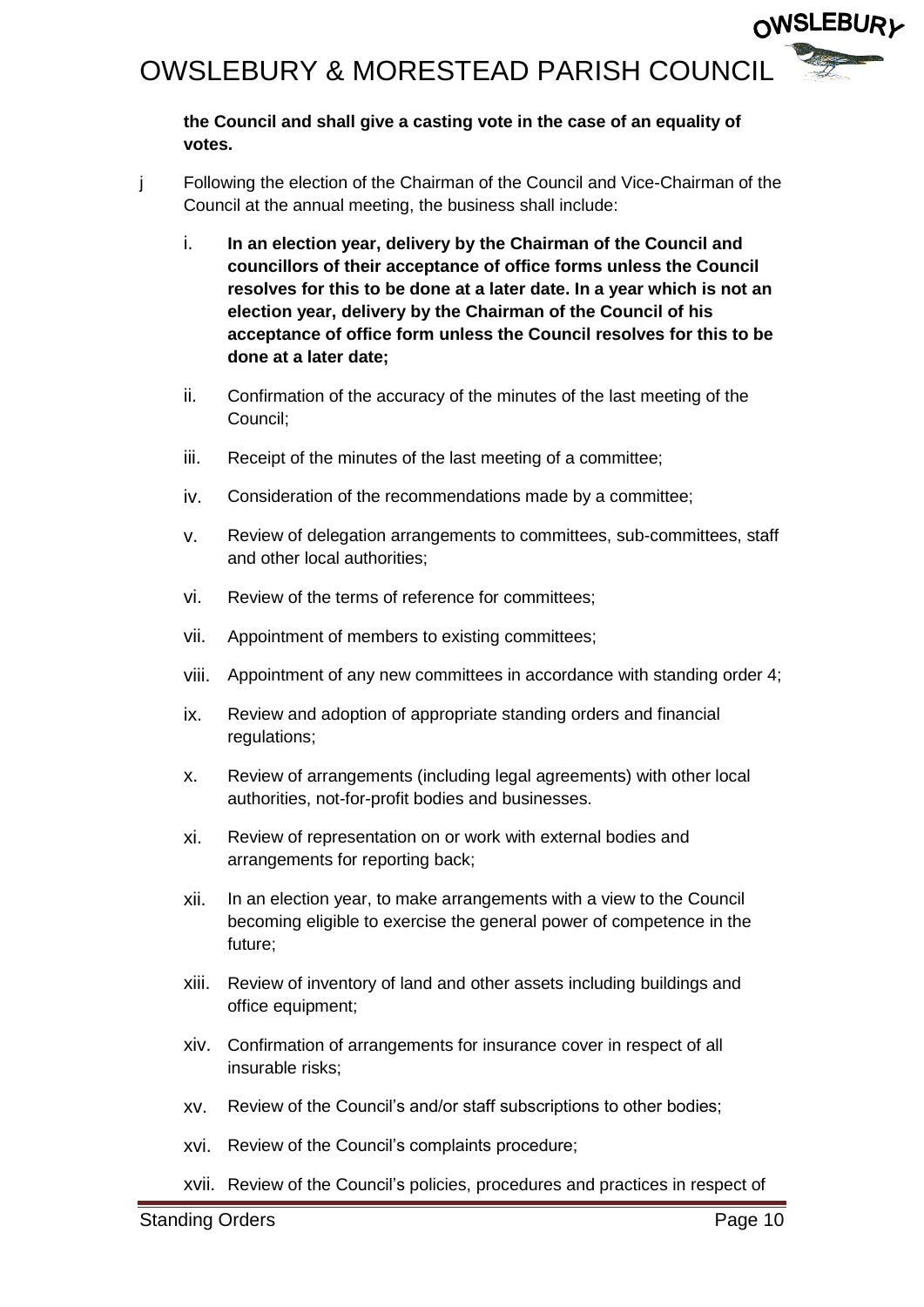

its obligations under freedom of information and data protection legislation (*see also standing orders 11, 20 and 21*);

- xviii. Review of the Council's policy for dealing with the press/media;
- xix. Review of the Council's employment policies and procedures;
- xx. Review of the Council's expenditure incurred under s.137 of the Local Government Act 1972 or the general power of competence.
- xxi. Determining the time and place of ordinary meetings of the Council up to and including the next annual meeting of the Council.

#### <span id="page-10-0"></span>6. **EXTRAORDINARY MEETINGS OF THE COUNCIL, COMMITTEES AND SUB-COMMITTEES**

- a **The Chairman of the Council may convene an extraordinary meeting of the Council at any time.**
- b **If the Chairman of the Council does not call an extraordinary meeting of the Council within seven days of having been requested in writing to do so by two councillors, any two councillors may convene an extraordinary meeting of the Council. The public notice giving the time, place and agenda for such a meeting shall be signed by the two councillors.**
- c The chairman of a committee or a sub-committee may convene an extraordinary meeting of the committee or the sub-committee at any time.
- d If the chairman of a committee [or a sub-committee] does not call an extraordinary meeting within 7 days of having been requested to do so by 2 members of the committee or the sub-committee, any 2 members of the committee or the sub-committee may convene an extraordinary meeting of the committee or a sub-committee.

#### <span id="page-10-1"></span>7. **PREVIOUS RESOLUTIONS**

- a A resolution shall not be reversed within six months except either by a special motion, which requires written notice by at least 3 councillors to be given to the Proper Officer in accordance with standing order 9, or by a motion moved in pursuance of the recommendation of a committee or a sub-committee.
- b When a motion moved pursuant to standing order 7(a) has been disposed of, no similar motion may be moved for a further six months.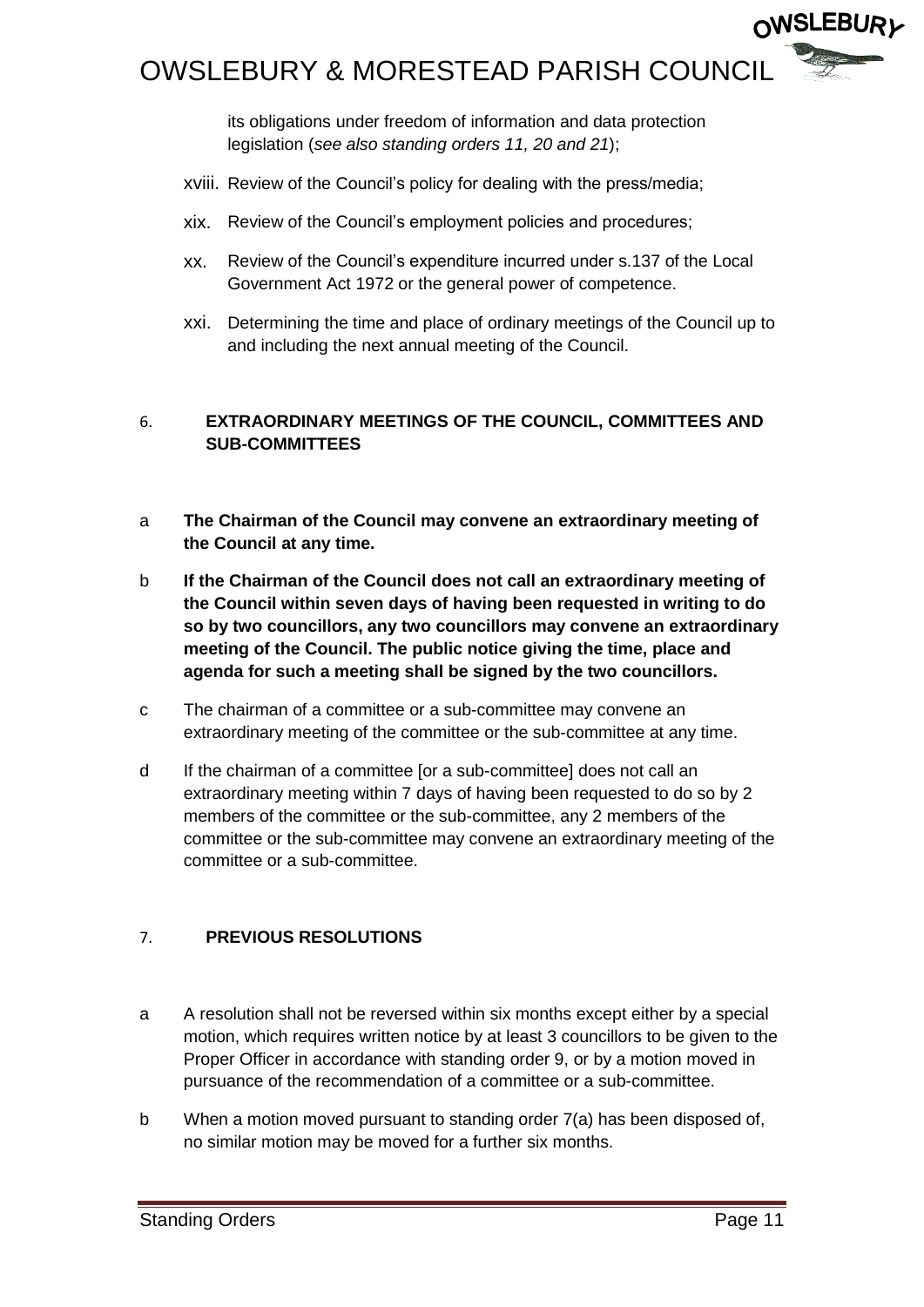#### <span id="page-11-0"></span>8. **VOTING ON APPOINTMENTS**

a Where more than two persons have been nominated for a position to be filled by the Council and none of those persons has received an absolute majority of votes in their favour, the name of the person having the least number of votes shall be struck off the list and a fresh vote taken. This process shall continue until a majority of votes is given in favour of one person. A tie in votes may be settled by the casting vote exercisable by the chairman of the meeting.

#### <span id="page-11-1"></span>9. **MOTIONS FOR A MEETING THAT REQUIRE WRITTEN NOTICE TO BE GIVEN TO THE PROPER OFFICER**

- a A motion shall relate to the responsibilities of the meeting for which it is tabled and in any event shall relate to the performance of the Council's statutory functions, powers and obligations or an issue which specifically affects the Council's area or its residents.
- b No motion may be moved at a meeting unless it is on the agenda and the mover has given written notice of its wording to the Proper Officer at least 7 clear days before the meeting. Clear days do not include the day of the notice or the day of the meeting.
- c The Proper Officer may, before including a motion on the agenda received in accordance with standing order 9(b), correct obvious grammatical or typographical errors in the wording of the motion.
- d If the Proper Officer considers the wording of a motion received in accordance with standing order 9(b) is not clear in meaning, the motion shall be rejected until the mover of the motion resubmits it, so that it can be understood, in writing, to the Proper Officer at least 5 clear days before the meeting.
- e If the wording or subject of a proposed motion is considered improper, the Proper Officer shall consult with the chairman of the forthcoming meeting or, as the case may be, the councillors who have convened the meeting, to consider whether the motion shall be included in the agenda or rejected.
- f The decision of the Proper Officer as to whether or not to include the motion on the agenda shall be final.
- g Motions received shall be recorded and numbered in the order that they are received.
- h Motions rejected shall be recorded with an explanation by the Proper Officer of the reason for rejection.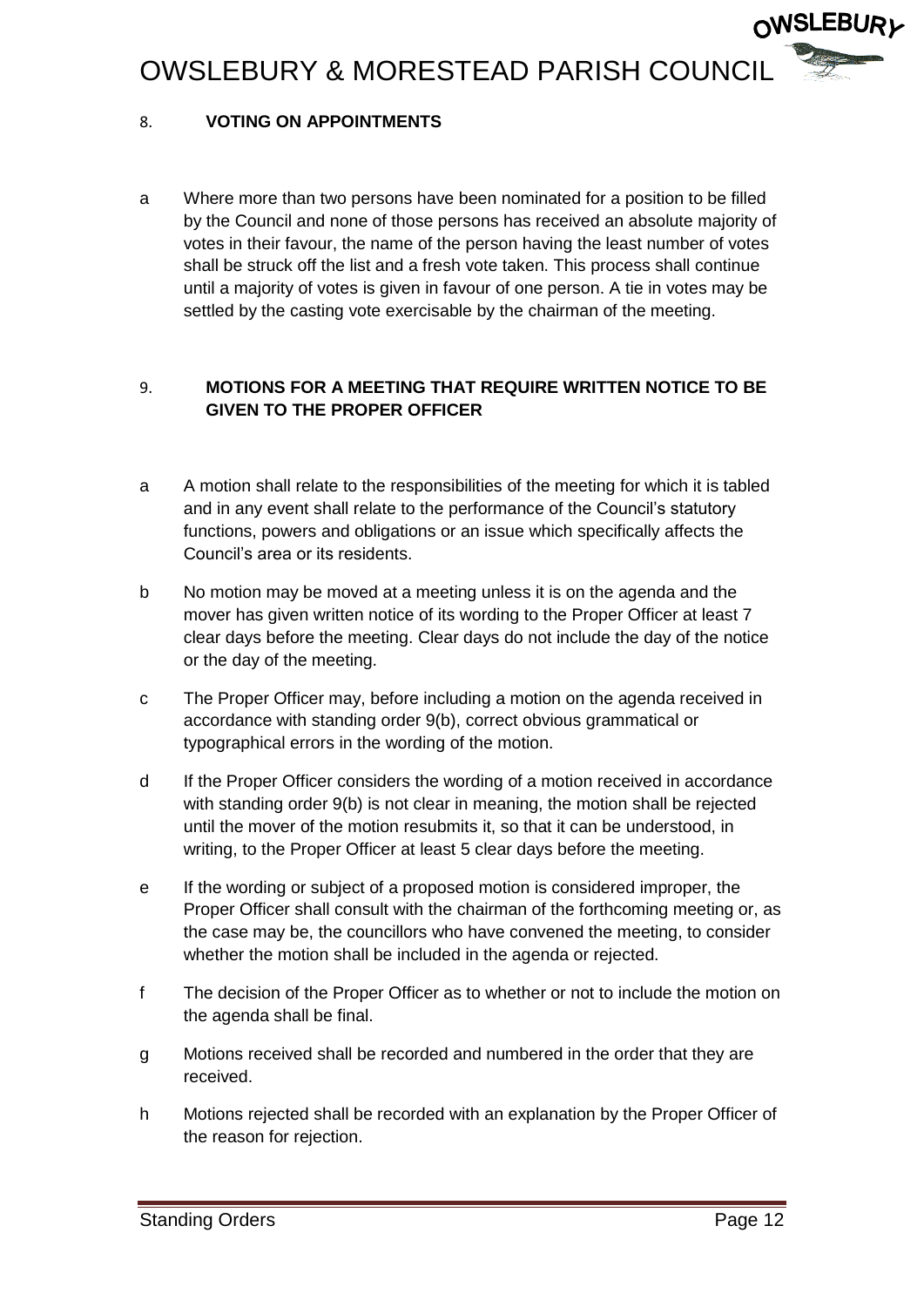

#### <span id="page-12-0"></span>10. **MOTIONS AT A MEETING THAT DO NOT REQUIRE WRITTEN NOTICE**

- a The following motions may be moved at a meeting without written notice to the Proper Officer:
	- i. to correct an inaccuracy in the draft minutes of a meeting;
	- ii. to move to a vote;
	- iii. to defer consideration of a motion;
	- iv. to refer a motion to a particular committee or sub-committee;
	- v. to appoint a person to preside at a meeting;
	- vi. to change the order of business on the agenda;
	- vii. to proceed to the next business on the agenda;
	- viii. to require a written report;
	- ix. to appoint a committee or sub-committee and their members;
	- x. to extend the time limits for speaking;
	- xi. to exclude the press and public from a meeting in respect of confidential or other information which is prejudicial to the public interest;
	- xii. to not hear further from a councillor or a member of the public;
	- xiii. to exclude a councillor or member of the public for disorderly conduct;
	- xiv. to temporarily suspend the meeting;
	- xv. to suspend a particular standing order (unless it reflects mandatory statutory or legal requirements);
	- xvi. to adjourn the meeting; or
	- xvii. to close the meeting.

#### <span id="page-12-1"></span>11. **MANAGEMENT OF INFORMATION**

*See also standing order 20.*

a **The Council shall have in place and keep under review, technical and organisational measures to keep secure information (including personal data) which it holds in paper and electronic form. Such arrangements shall include deciding who has access to personal data and encryption of**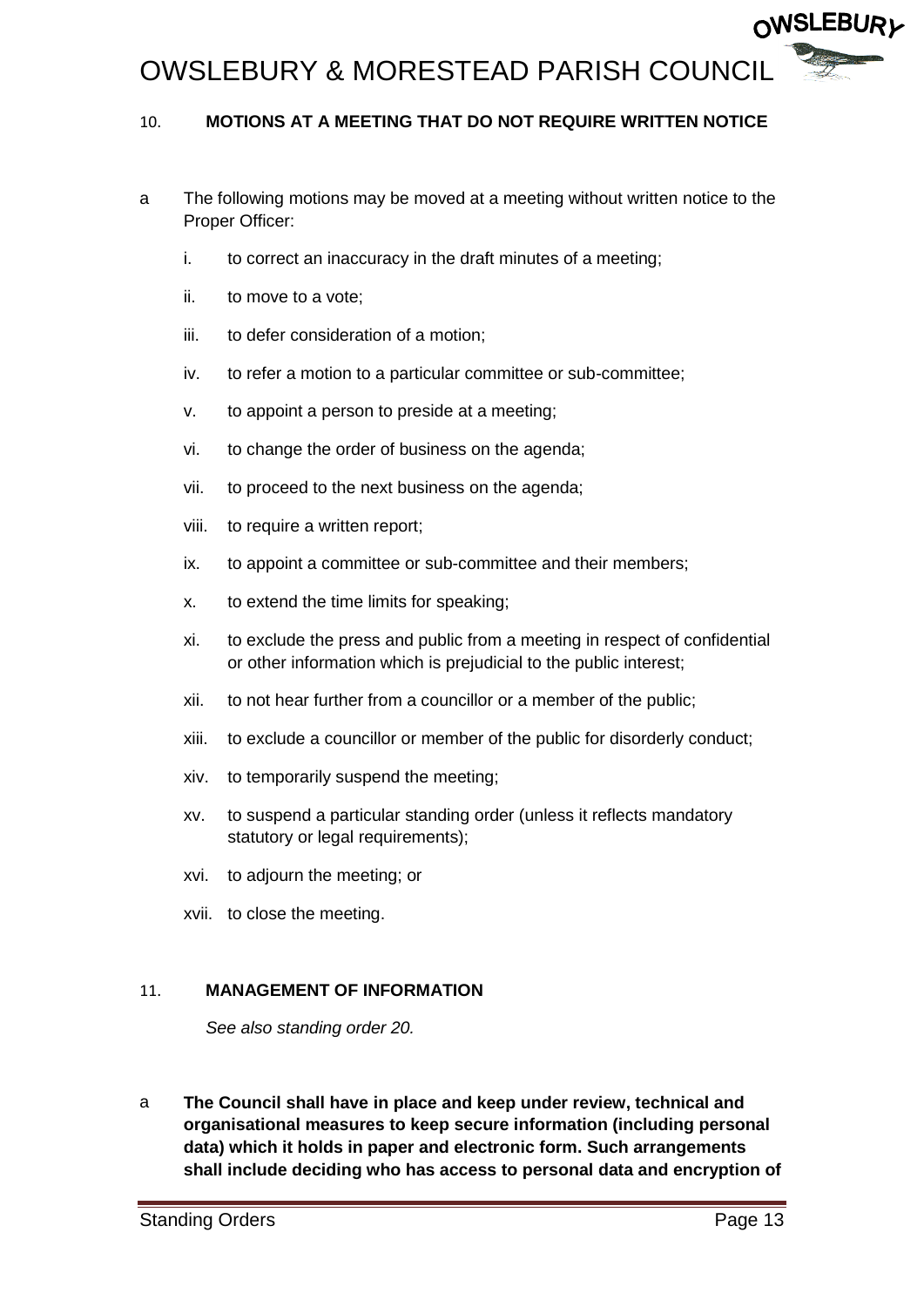**personal data.**

- b **The Council shall have in place, and keep under review, policies for the retention and safe destruction of all information (including personal data) which it holds in paper and electronic form. The Council's retention policy shall confirm the period for which information (including personal data) shall be retained or if this is not possible the criteria used to determine that period (e.g. the Limitation Act 1980).**
- c **The agenda, papers that support the agenda and the minutes of a meeting shall not disclose or otherwise undermine confidential information or personal data without legal justification.**
- d **Councillors, staff, the Council's contractors and agents shall not disclose confidential information or personal data without legal justification.**

#### <span id="page-13-0"></span>12. **DRAFT MINUTES**

**Full Council meetings** Committee meetings Sub-committee meetings

- a If the draft minutes of a preceding meeting have been served on councillors with the agenda to attend the meeting at which they are due to be approved for accuracy, they shall be taken as read.
- b There shall be no discussion about the draft minutes of a preceding meeting except in relation to their accuracy. A motion to correct an inaccuracy in the draft minutes shall be moved in accordance with standing order 10(a)(i).
- c The accuracy of draft minutes, including any amendment(s) made to them, shall be confirmed by resolution and shall be signed by the chairman of the meeting and stand as an accurate record of the meeting to which the minutes relate.
- d If the chairman of the meeting does not consider the minutes to be an accurate record of the meeting to which they relate, he shall sign the minutes and include a paragraph in the following terms or to the same effect:

"The chairman of this meeting does not believe that the minutes of the meeting of the ( ) held on [date] in respect of ( ) were a correct record but his view was not upheld by the meeting and the minutes are confirmed as an accurate record of the proceedings."

- e **If the Council's gross annual income or expenditure (whichever is** 
	- **higher) does not exceed £25,000, it shall publish draft minutes on a**
- **website which is publicly accessible and free of charge not later than**

●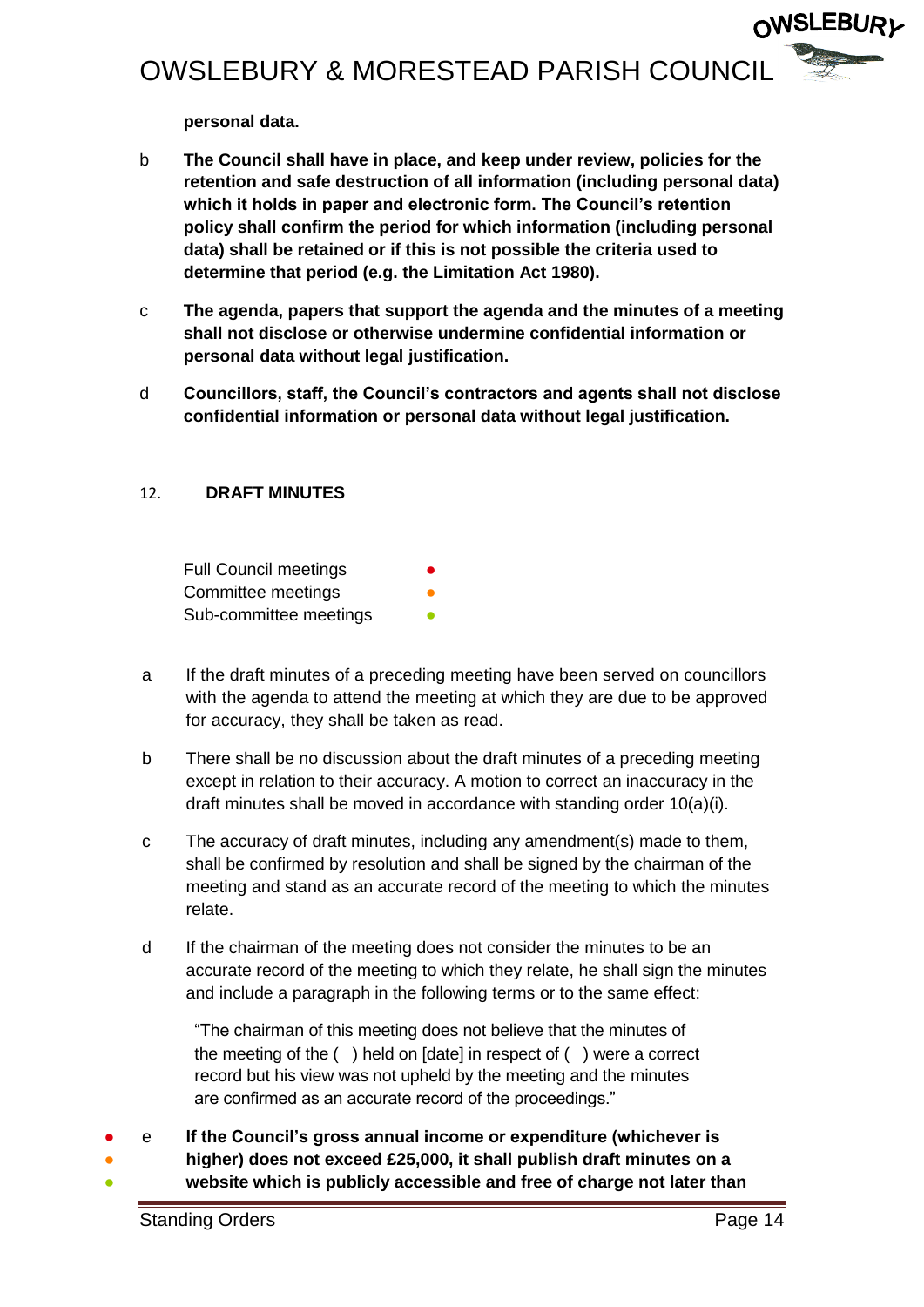#### **one month after the meeting has taken place.**

f Subject to the publication of draft minutes in accordance with standing order 12(e) and standing order 20(a) and following a resolution which confirms the accuracy of the minutes of a meeting, the draft minutes or recordings of the meeting for which approved minutes exist shall be destroyed.

#### <span id="page-14-0"></span>13. **CODE OF CONDUCT AND DISPENSATIONS**

*See also standing order 3(u).*

- a All councillors and non-councillors with voting rights shall observe the code of conduct adopted by the Council.
- b Unless he has been granted a dispensation, a councillor or non-councillor with voting rights shall withdraw from a meeting when it is considering a matter in which he has a disclosable pecuniary interest. He may return to the meeting after it has considered the matter in which he had the interest.
- c Unless he has been granted a dispensation, a councillor or non-councillor with voting rights shall withdraw from a meeting when it is considering a matter in which he has another interest if so required by the Council's code of conduct. He may return to the meeting after it has considered the matter in which he had the interest.
- d **Dispensation requests shall be in writing and submitted to the Proper Officer** as soon as possible before the meeting, or failing that, at the start of the meeting for which the dispensation is required.
- e A decision as to whether to grant a dispensation shall be made by a meeting of the Council, or committee or sub-committee for which the dispensation is required and that decision is final.
- f A dispensation request shall confirm:
	- i. the description and the nature of the disclosable pecuniary interest or other interest to which the request for the dispensation relates;
	- ii. whether the dispensation is required to participate at a meeting in a discussion only or a discussion and a vote;
	- iii. the date of the meeting or the period (not exceeding four years) for which the dispensation is sought; and
	- iv. an explanation as to why the dispensation is sought.
- g Subject to standing orders 13(d) and (f), a dispensation request shall be considered at the beginning of the meeting of the Council, or committee or subcommittee for which the dispensation is required.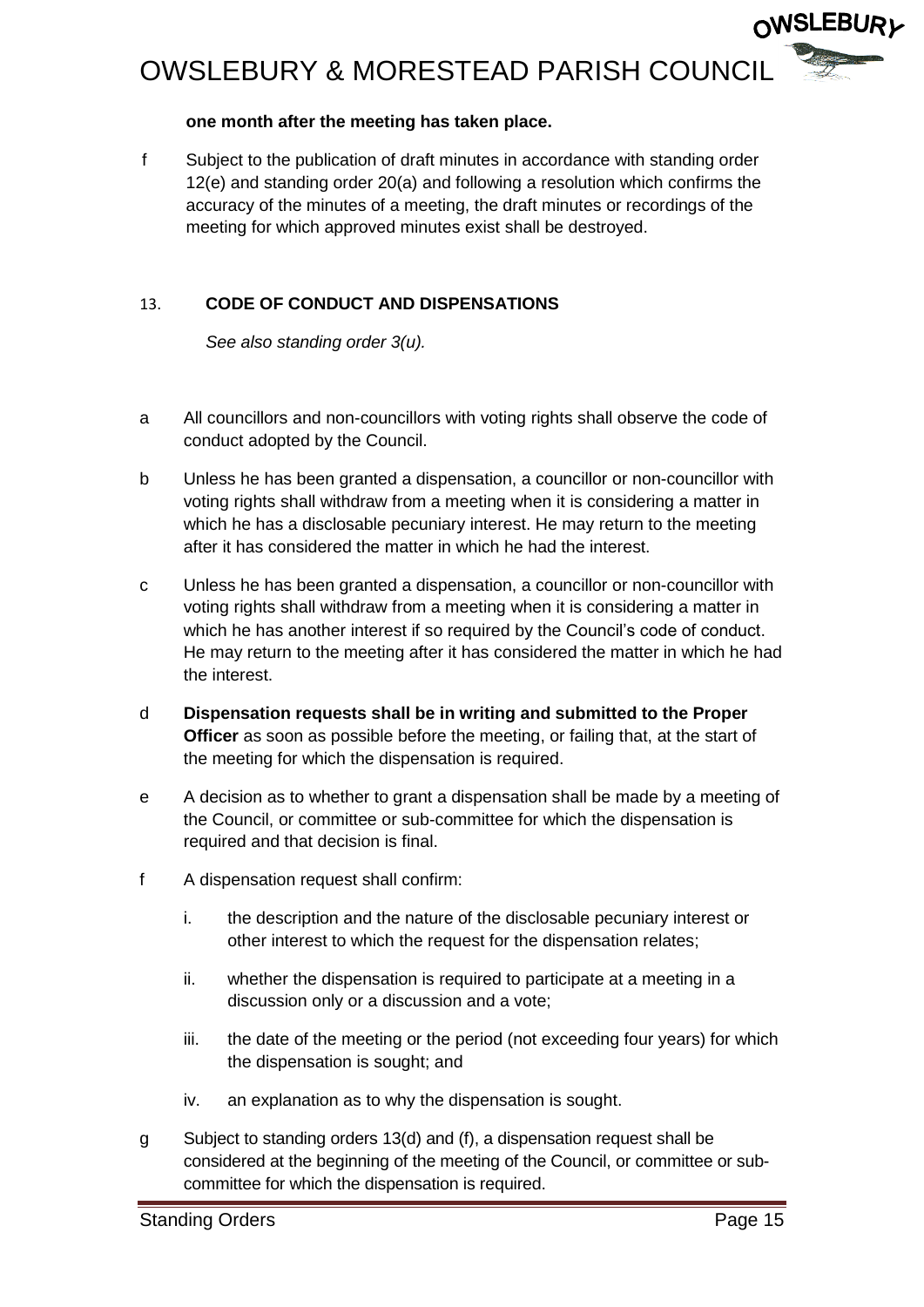**OWSLEBURL** OWSLEBURY & MORESTEAD PARISH COUNCIL

- **h A dispensation may be granted in accordance with standing order 13(e) if having regard to all relevant circumstances any of the following apply:**
	- **i. without the dispensation the number of persons prohibited from participating in the particular business would be so great a proportion of the meeting transacting the business as to impede the transaction of the business;**
	- **ii. granting the dispensation is in the interests of persons living in the Council's area; or**
	- **iii. it is otherwise appropriate to grant a dispensation.**

#### <span id="page-15-0"></span>14. **CODE OF CONDUCT COMPLAINTS**

- a Upon notification by the District or Unitary Council that it is dealing with a complaint that a councillor or non-councillor with voting rights has breached the Council's code of conduct, the Proper Officer shall, subject to standing order 11, report this to the Council.
- b Where the notification in standing order 14(a) relates to a complaint made by the Proper Officer, the Proper Officer shall notify the Chairman of Council of this fact, and the Chairman shall nominate another staff member to assume the duties of the Proper Officer in relation to the complaint until it has been determined and the Council has agreed what action, if any, to take in accordance with standing order 14(d).
- c The Council may:
	- i. provide information or evidence where such disclosure is necessary to investigate the complaint or is a legal requirement;
	- ii. seek information relevant to the complaint from the person or body with statutory responsibility for investigation of the matter;
- d **Upon notification by the District or Unitary Council that a councillor or non-councillor with voting rights has breached the Council's code of conduct, the Council shall consider what, if any, action to take against him. Such action excludes disqualification or suspension from office.**

#### <span id="page-15-1"></span>15. **PROPER OFFICER**

a The Proper Officer shall be either (i) the clerk or (ii) other staff member(s) nominated by the Council to undertake the work of the Proper Officer when the Proper Officer is absent.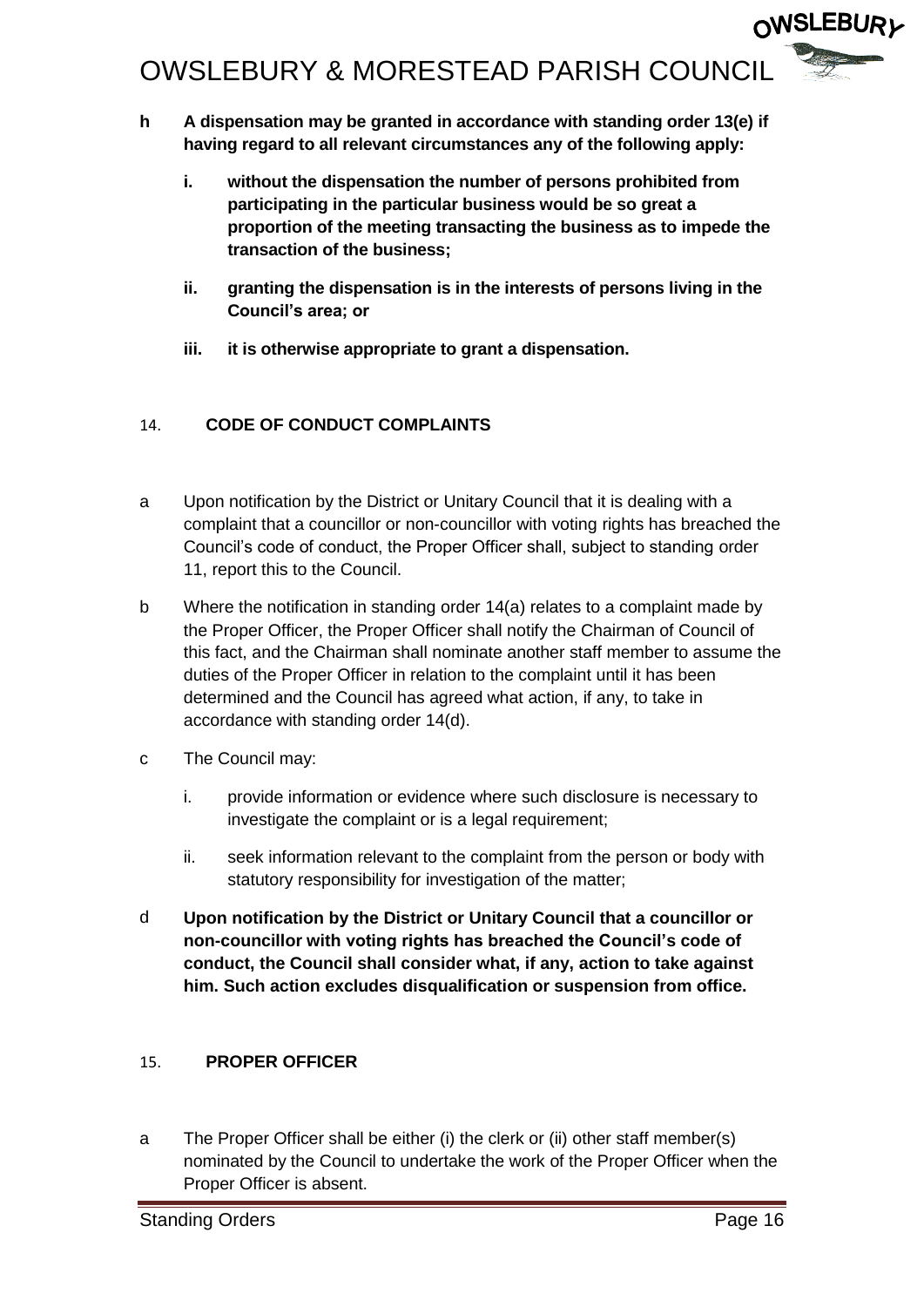- b The Proper Officer shall:
	- i. **at least three clear days before a meeting of the council, a committee** or a sub-committee**,**
		- **serve on councillors by delivery or post at their residences or by email authenticated in such manner as the Proper Officer thinks fit, a signed summons confirming the time, place and the agenda (provided the councillor has consented to service by email), and**
		- **Provide, in a conspicuous place, public notice of the time, place and agenda (provided that the public notice with agenda of an extraordinary meeting of the Council convened by councillors is signed by them).**

*See standing order 3(b) for the meaning of clear days for a meeting of a full council and standing order 3(c) for the meaning of clear days for a meeting of a committee;*

- ii. subject to standing order 9, include on the agenda all motions in the order received unless a councillor has given written notice at least 5 days before the meeting confirming his withdrawal of it;
- iii. **convene a meeting of the Council for the election of a new Chairman of the Council, occasioned by a casual vacancy in his office;**
- iv. **facilitate inspection of the minute book by local government electors;**
- v. **receive and retain copies of byelaws made by other local authorities;**
- vi. hold acceptance of office forms from councillors;
- vii. hold a copy of every councillor's register of interests;
- viii. assist with responding to requests made under freedom of information legislation and rights exercisable under data protection legislation, in accordance with the Council's relevant policies and procedures;
- ix. liaise, as appropriate, with the Council's Data Protection Officer;
- x. receive and send general correspondence and notices on behalf of the Council except where there is a resolution to the contrary;
- xi. assist in the organisation of, storage of, access to, security of and destruction of information held by the Council in paper and electronic form subject to the requirements of data protection and freedom of information legislation and other legitimate requirements (e.g. the Limitation Act 1980);
- xii. arrange for legal deeds to be executed; (*see also standing order 23);*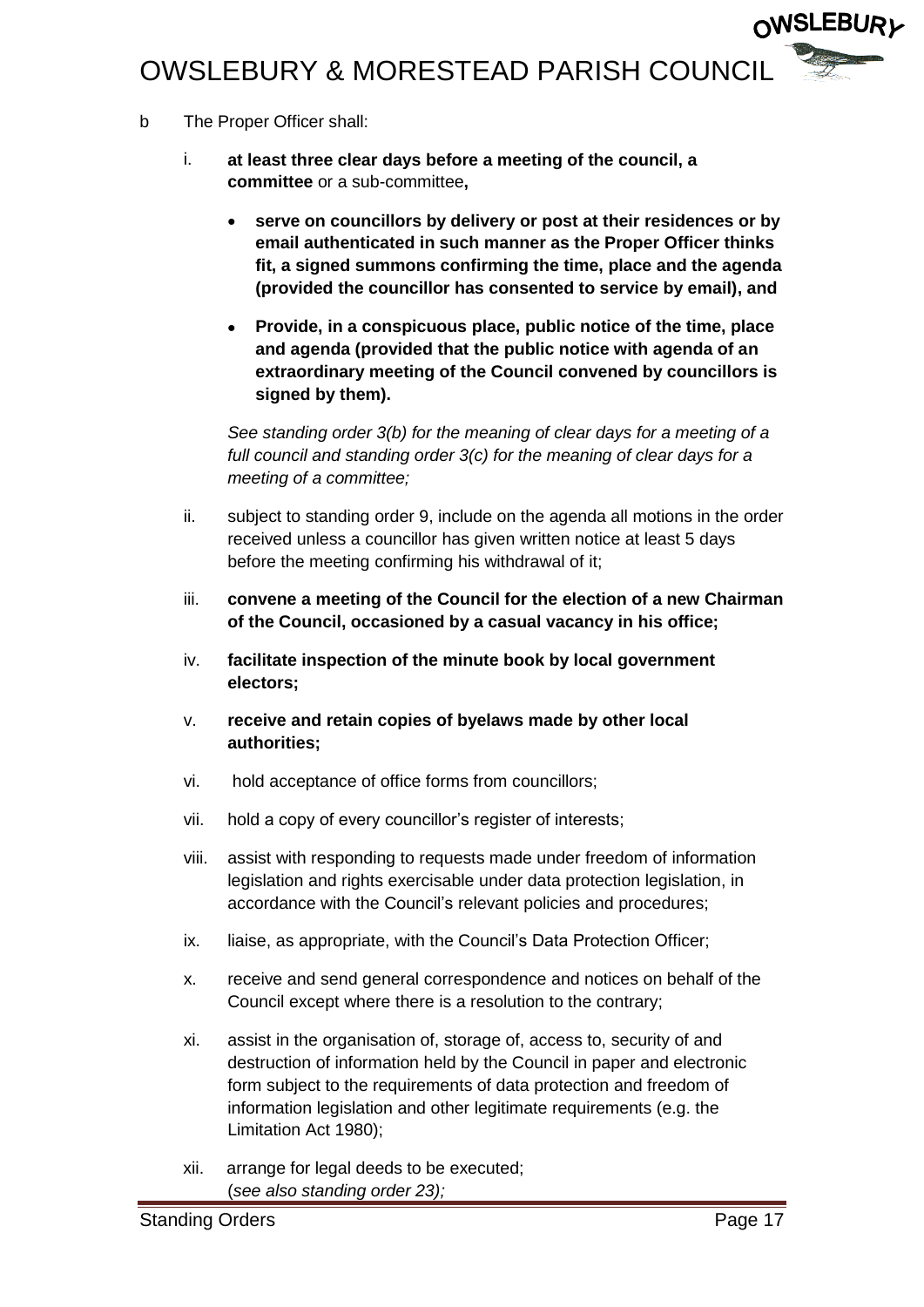- xiii. arrange or manage the prompt authorisation, approval, and instruction regarding any payments to be made by the Council in accordance with its financial regulations;
- xiv. record every planning application notified to the Council and the Council's response to the local planning authority in a book for such purpose;
- xv. refer a planning application received by the Council to the Chairman or in his absence the Vice-Chairman of the Council within two working days of receipt to facilitate an extraordinary meeting if the nature of a planning application requires consideration before the next ordinary meeting of the Council.
- xvi. manage access to information about the Council via the publication scheme; and
- xvii. retain custody of the seal of the Council (if there is one) which shall not be used without a resolution to that effect. (s*ee also standing order 23).*

#### <span id="page-17-0"></span>16. **RESPONSIBLE FINANCIAL OFFICER**

a The Council shall appoint appropriate staff member(s) to undertake the work of the Responsible Financial Officer when the Responsible Financial Officer is absent.

#### <span id="page-17-1"></span>17. **ACCOUNTS AND ACCOUNTING STATEMENTS**

- a "Proper practices" in standing orders refer to the most recent version of "Governance and Accountability for Local Councils – a Practitioners' Guide".
- b All payments by the Council shall be authorised, approved and paid in accordance with the law, proper practices and the Council's financial regulations.
- c The Responsible Financial Officer shall supply to each councillor as soon as practicable after 30 June, 30 September and 31 December in each year a statement to summarise:
	- i. the Council's receipts and payments (or income and expenditure) for each quarter;
	- ii. the Council's aggregate receipts and payments (or income and expenditure) for the year to date;
	- iii. the balances held at the end of the quarter being reported and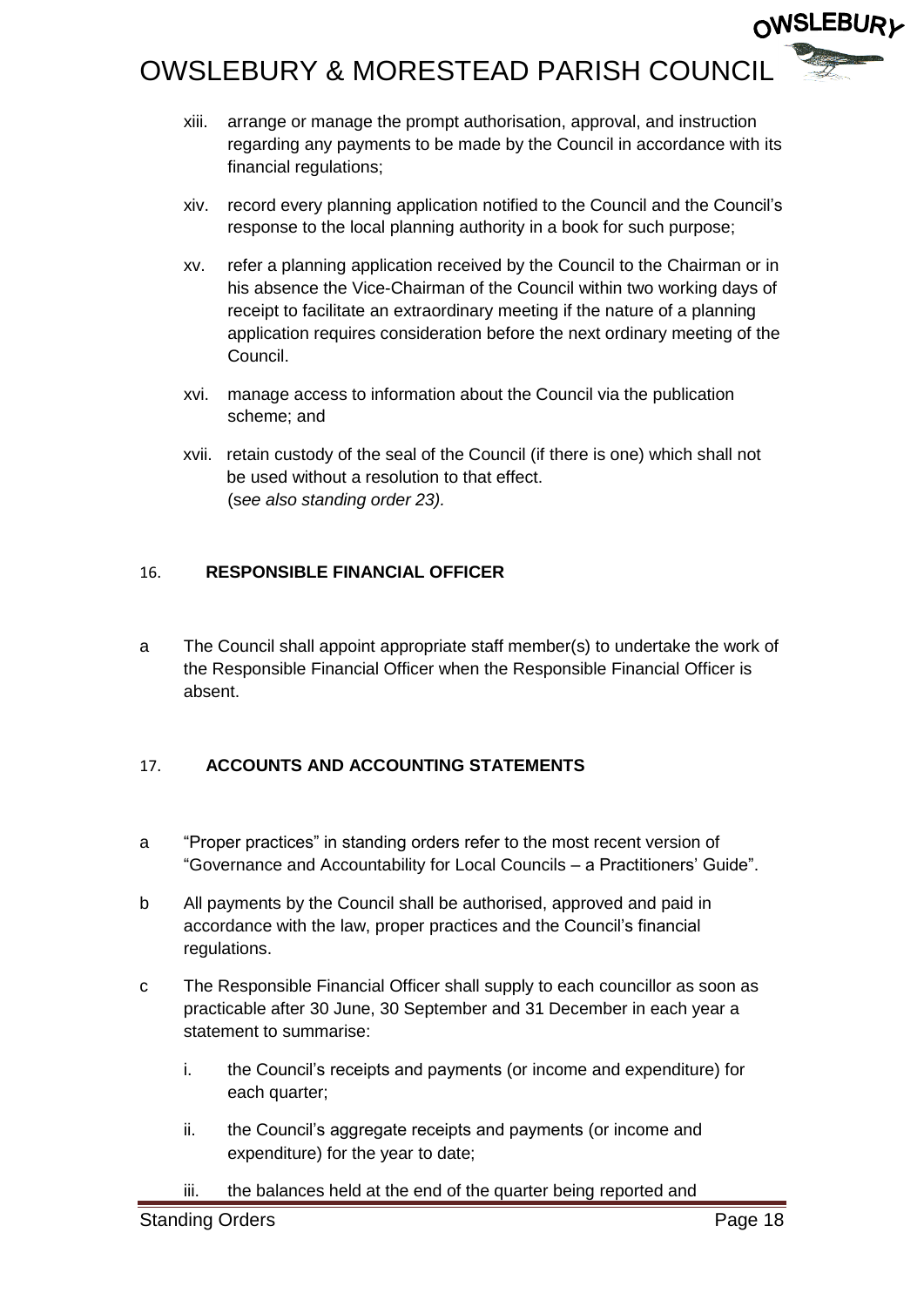which includes a comparison with the budget for the financial year and highlights any actual or potential overspends.

- d As soon as possible after the financial year end at 31 March, the Responsible Financial Officer shall provide:
	- i. each councillor with a statement summarising the Council's receipts and payments (or income and expenditure) for the last quarter and the year to date for information; and
	- ii. to the Council the accounting statements for the year in the form of Section 1 of the annual governance and accountability return, as required by proper practices, for consideration and approval.
- e The year-end accounting statements shall be prepared in accordance with proper practices and apply the form of accounts determined by the Council (receipts and payments, or income and expenditure) for the year to 31 March. A completed draft annual governance and accountability return shall be presented to all councillors at least 14 days prior to anticipated approval by the Council. The annual governance and accountability return of the Council, which is subject to external audit, including the annual governance statement, shall be presented to the Council for consideration and formal approval before 30 June.

#### <span id="page-18-0"></span>18. **FINANCIAL CONTROLS AND PROCUREMENT**

- a. The Council shall consider and approve financial regulations drawn up by the Responsible Financial Officer, which shall include detailed arrangements in respect of the following:
	- i. the keeping of accounting records and systems of internal controls;
	- ii. the assessment and management of financial risks faced by the Council;
	- iii. the work of the independent internal auditor in accordance with proper practices and the receipt of regular reports from the internal auditor, which shall be required at least annually:
	- iv. the inspection and copying by councillors and local electors of the Council's accounts and/or orders of payments; and
	- v. whether contracts with an estimated value below **£25,000** due to special circumstances are exempt from a tendering process or procurement exercise.
- b. Financial regulations shall be reviewed regularly and at least annually for fitness of purpose.

### c. **A public contract regulated by the Public Contracts Regulations 2015 with**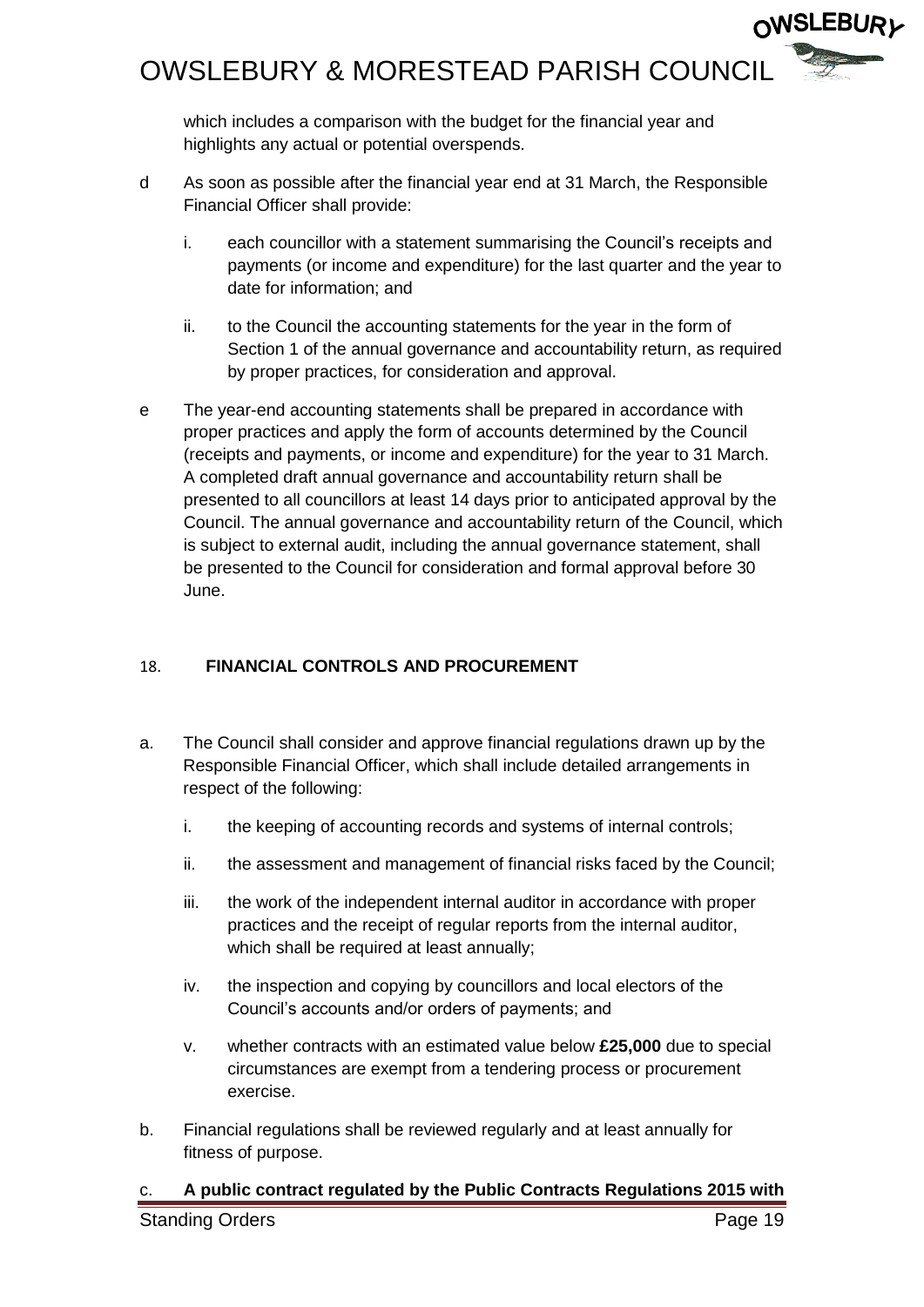**an estimated value in excess of £25,000 but less than the relevant thresholds in standing order 18(f) is subject to Regulations 109-114 of the Public Contracts Regulations 2015 which include a requirement on the Council to advertise the contract opportunity on the Contracts Finder website regardless of what other means it uses to advertise the opportunity.**

- d. Subject to additional requirements in the financial regulations of the Council, the tender process for contracts for the supply of goods, materials, services or the execution of works shall include, as a minimum, the following steps:
	- i. a specification for the goods, materials, services or the execution of works shall be drawn up;
	- ii. an invitation to tender shall be drawn up to confirm (i) the Council's specification (ii) the time, date and address for the submission of tenders (iii) the date of the Council's written response to the tender and (iv) the prohibition on prospective contractors contacting councillors or staff to encourage or support their tender outside the prescribed process;
	- iii. the invitation to tender shall be advertised in a local newspaper and in any other manner that is appropriate;
	- iv. tenders are to be submitted in writing in a sealed marked envelope addressed to the Proper Officer;
	- v. tenders shall be opened by the Proper Officer in the presence of at least one councillor after the deadline for submission of tenders has passed;
	- vi. tenders are to be reported to and considered by the appropriate meeting of the Council or a committee or sub-committee with delegated responsibility.
- e. Neither the Council, nor a committee or a sub-committee with delegated responsibility for considering tenders, is bound to accept the lowest value tender.
- f. **A public contract regulated by the Public Contracts Regulations 2015 with an estimated value in excess of £181,302 for a public service or supply contract or in excess of £4,551,413 for a public works contract (or other thresholds determined by the European Commission every two years and published in the Official Journal of the European Union (OJEU)) shall comply with the relevant procurement procedures and other requirements in the Public Contracts Regulations 2015 which include advertising the contract opportunity on the Contracts Finder website and in OJEU.**
- g. **A public contract in connection with the supply of gas, heat, electricity, drinking water, transport services, or postal services to the public; or the provision of a port or airport; or the exploration for or extraction of gas, oil or solid fuel with an estimated value in excess of £363,424 for a**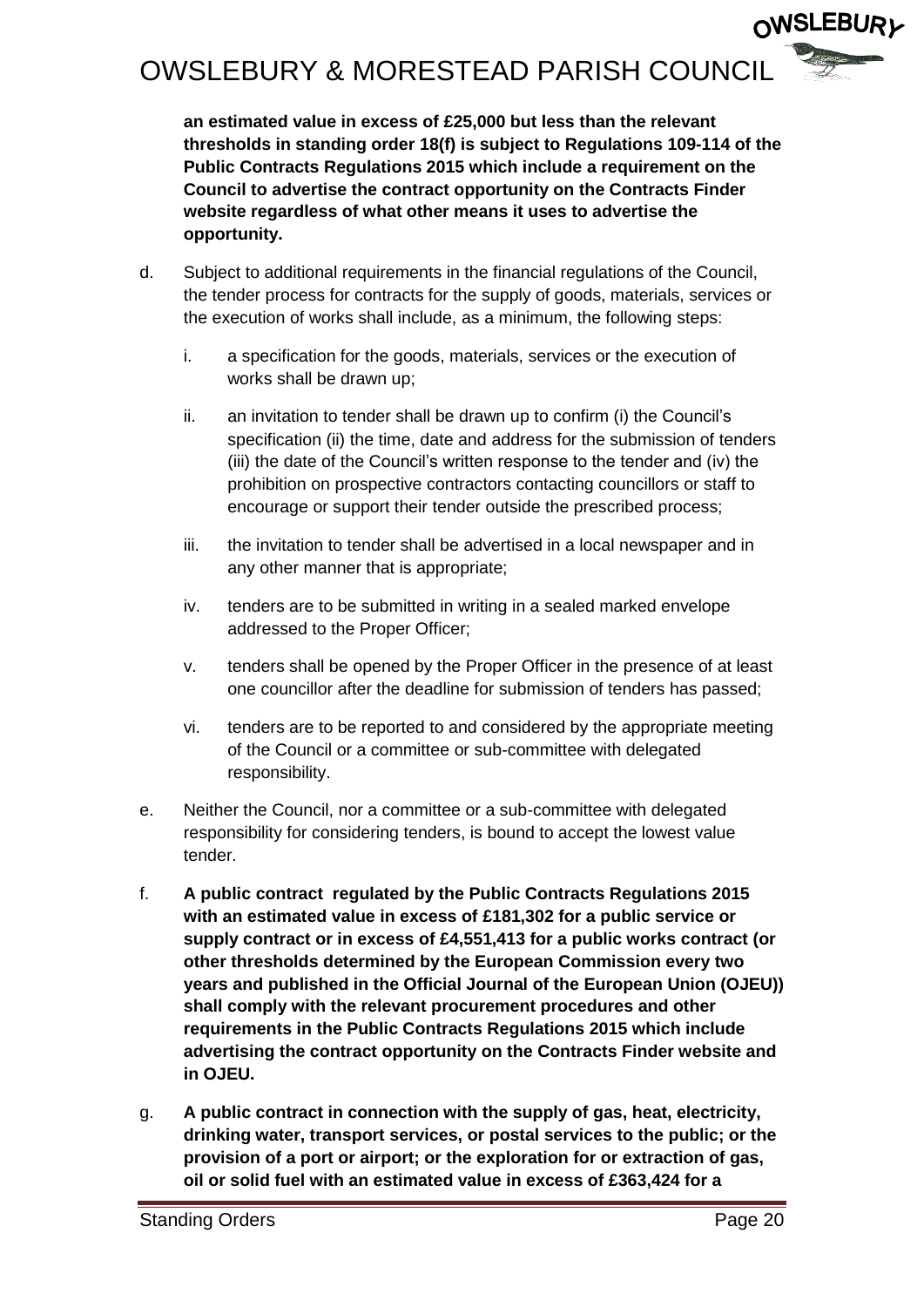

**supply, services or design contract; or in excess of £4,551,413 for a works contract; or £820,370 for a social and other specific services contract (or other thresholds determined by the European Commission every two years and published in OJEU) shall comply with the relevant procurement procedures and other requirements in the Utilities Contracts Regulations 2016.**

#### <span id="page-20-0"></span>19. **HANDLING STAFF MATTERS**

- a A matter personal to a member of staff that is being considered by a meeting of Council is subject to standing order 11.
- b Subject to the Council's policy regarding absences from work, the Clerk and Responsible Financial Officer shall notify the chairman of the council or, if she is not available, the vice-chairman of the council of absence occasioned by illness or other reason and that person shall report such absence to the council at its next meeting.
- c The chairman of the council or in his absence, the vice-chairman shall upon a resolution conduct a review of the performance and annual appraisal of the work of The Clerk and Responsible Financial Officer. The reviews and appraisal shall be reported in writing and are subject to approval by resolution by the Council.
- d Subject to the Council's policy regarding the handling of grievance matters, the Council's Clerk and Responsible Financial Officer (or other employees) shall contact the chairman of the council or in his absence, the vice-chairman of the council in respect of an informal or formal grievance matter, and this matter shall be reported back and progressed by resolution of the council.
- e Subject to the Council's policy regarding the handling of grievance matters, if an informal or formal grievance matter raised by the Clerk and Responsible Financial Officer relates to the chairman or vice-chairman of the council, this shall be communicated to another member of the council, which shall be reported back and progressed by resolution of the council.
- f Any persons responsible for all or part of the management of staff shall treat as confidential the written records of all meetings relating to their performance, capabilities, grievance or disciplinary matters.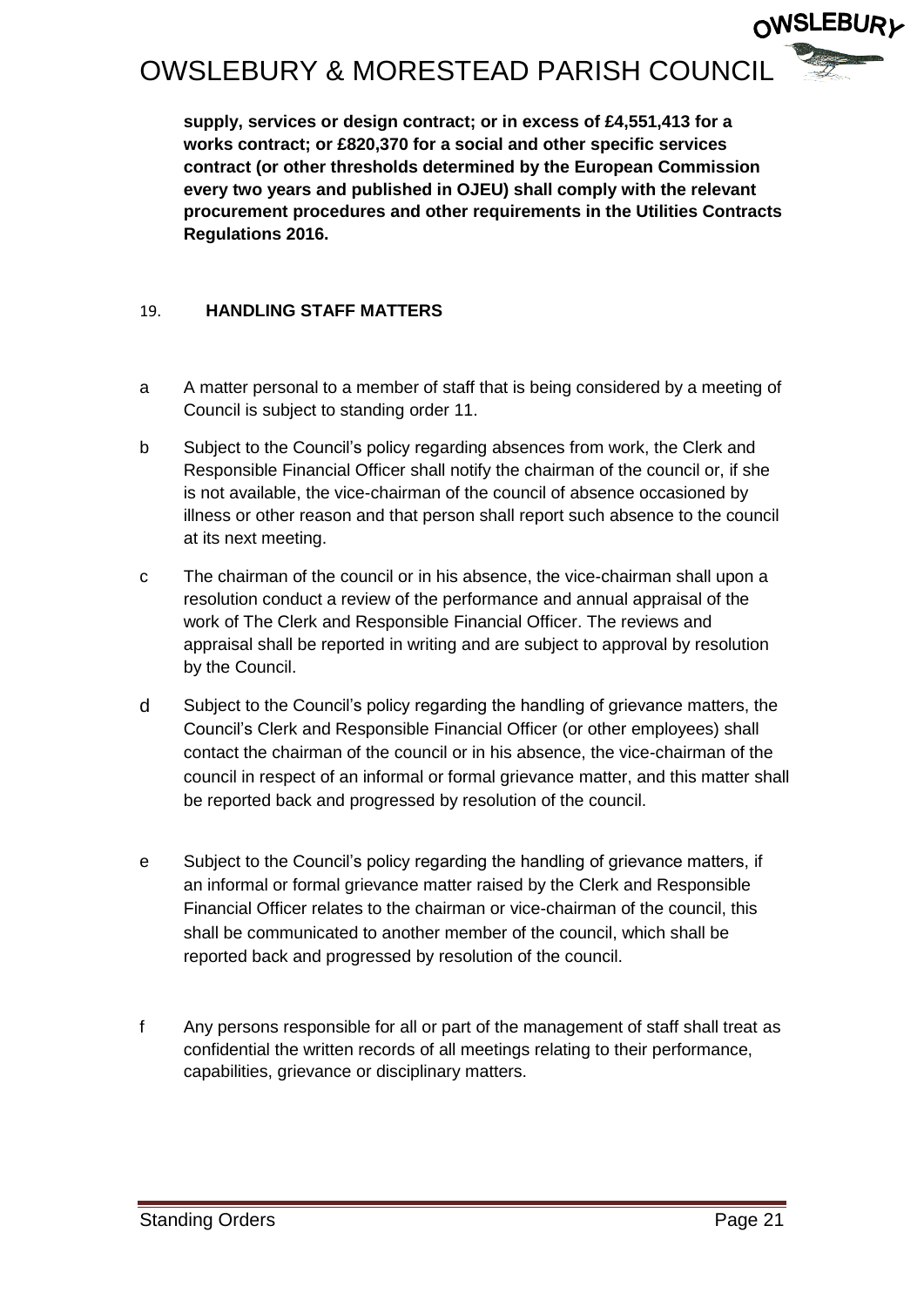g In accordance with standing order 11(a), persons with line management responsibilities shall have access to staff records referred to in standing order 19(f).

#### <span id="page-21-0"></span>20. **RESPONSIBILITIES TO PROVIDE INFORMATION**

*See also standing order 21.*

- a **In accordance with freedom of information legislation, the Council shall publish information in accordance with its publication scheme and respond to requests for information held by the Council.**
- b. **The Council shall publish information in accordance with the requirements of the Smaller Authorities (Transparency Requirements) (England) Regulations 2015.**
- <span id="page-21-1"></span>21. **RESPONSIBILITIES UNDER DATA PROTECTION LEGISLATION**  (Below is not an exclusive list).

*See also standing order 11.*

- a **The Council shall appoint a Data Protection Officer.**
- b **The Council shall have policies and procedures in place to respond to an individual exercising statutory rights concerning his personal data.**
- c **The Council shall have a written policy in place for responding to and managing a personal data breach.**
- d **The Council shall keep a record of all personal data breaches comprising the facts relating to the personal data breach, its effects and the remedial action taken.**
- e **The Council shall ensure that information communicated in its privacy notice(s) is in an easily accessible and available form and kept up to date.**
- f **The Council shall maintain a written record of its processing activities.**
- <span id="page-21-2"></span>22. **RELATIONS WITH THE PRESS/MEDIA**
- a Requests from the press or other media for an oral or written comment or statement from the Council, its councillors or staff shall be handled in accordance with the Council's policy in respect of dealing with the press and/or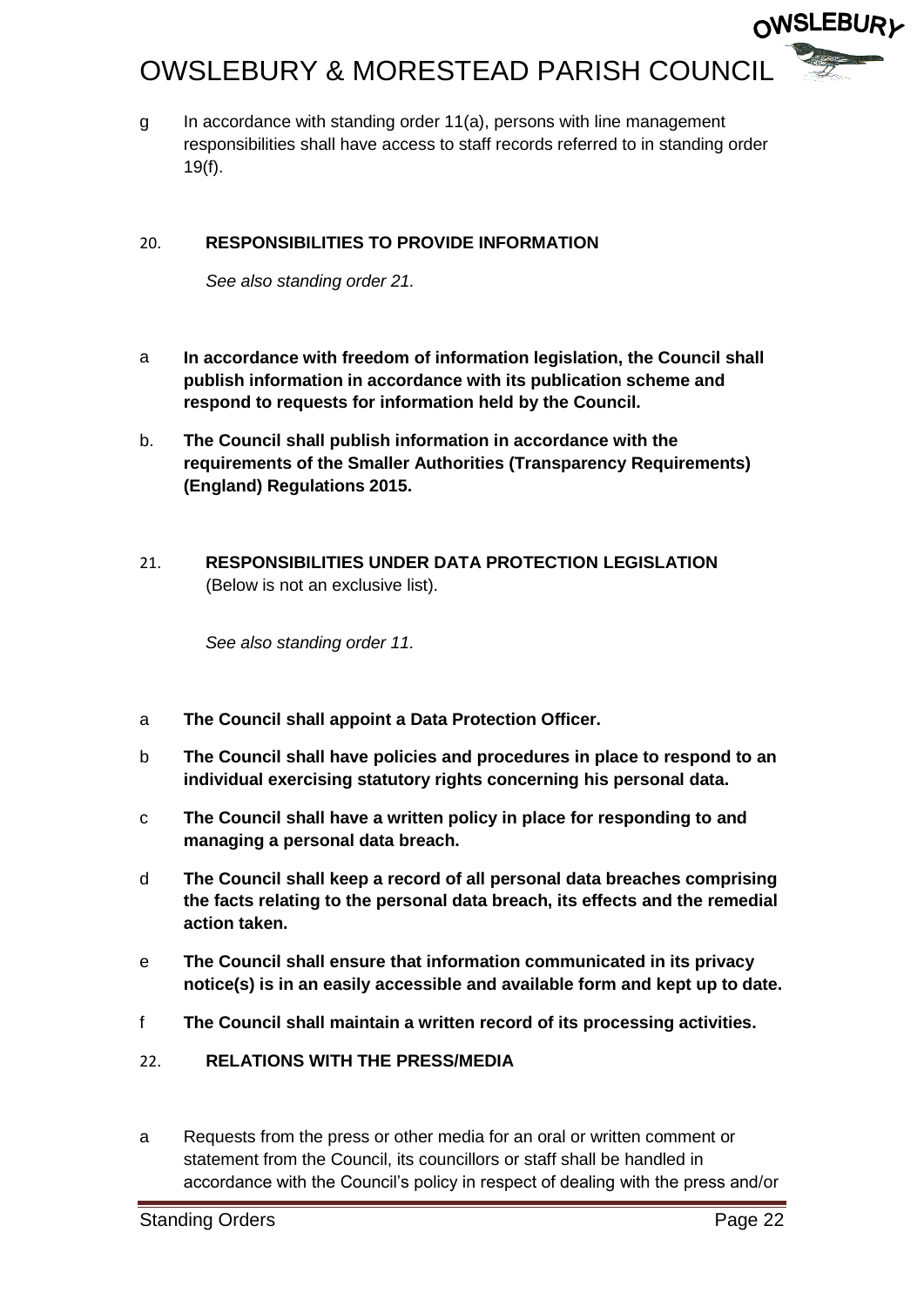

#### <span id="page-22-0"></span>23. **EXECUTION AND SEALING OF LEGAL DEEDS**

*See also standing orders 15(b)(xii) and (xvii).*

- a A legal deed shall not be executed on behalf of the Council unless authorised by a resolution.
- b **Subject to standing order 23(a), any two councillors may sign, on behalf of the Council, any deed required by law and the Proper Officer shall witness their signatures.]**

#### <span id="page-22-1"></span>24. **COMMUNICATING WITH DISTRICT AND COUNTY OR UNITARY COUNCILLORS**

- a An invitation to attend a meeting of the Council shall be sent, together with the agenda, to the ward councillor(s) of the District and County Council representing the area of the Council.
- **b** Unless the Council determines otherwise, a copy of each letter sent to the District and County Council shall be sent to the ward councillor(s) representing the area of the Council.

#### <span id="page-22-2"></span>25. **RESTRICTIONS ON COUNCILLOR ACTIVITIES**

- a. Unless duly authorised no councillor shall:
	- i. inspect any land and/or premises which the Council has a right or duty to inspect; or
	- ii. issue orders, instructions or directions.

#### <span id="page-22-3"></span>26. **STANDING ORDERS GENERALLY**

a All or part of a standing order, except one that incorporates mandatory statutory or legal requirements, may be suspended by resolution in relation to the consideration of an item on the agenda for a meeting.